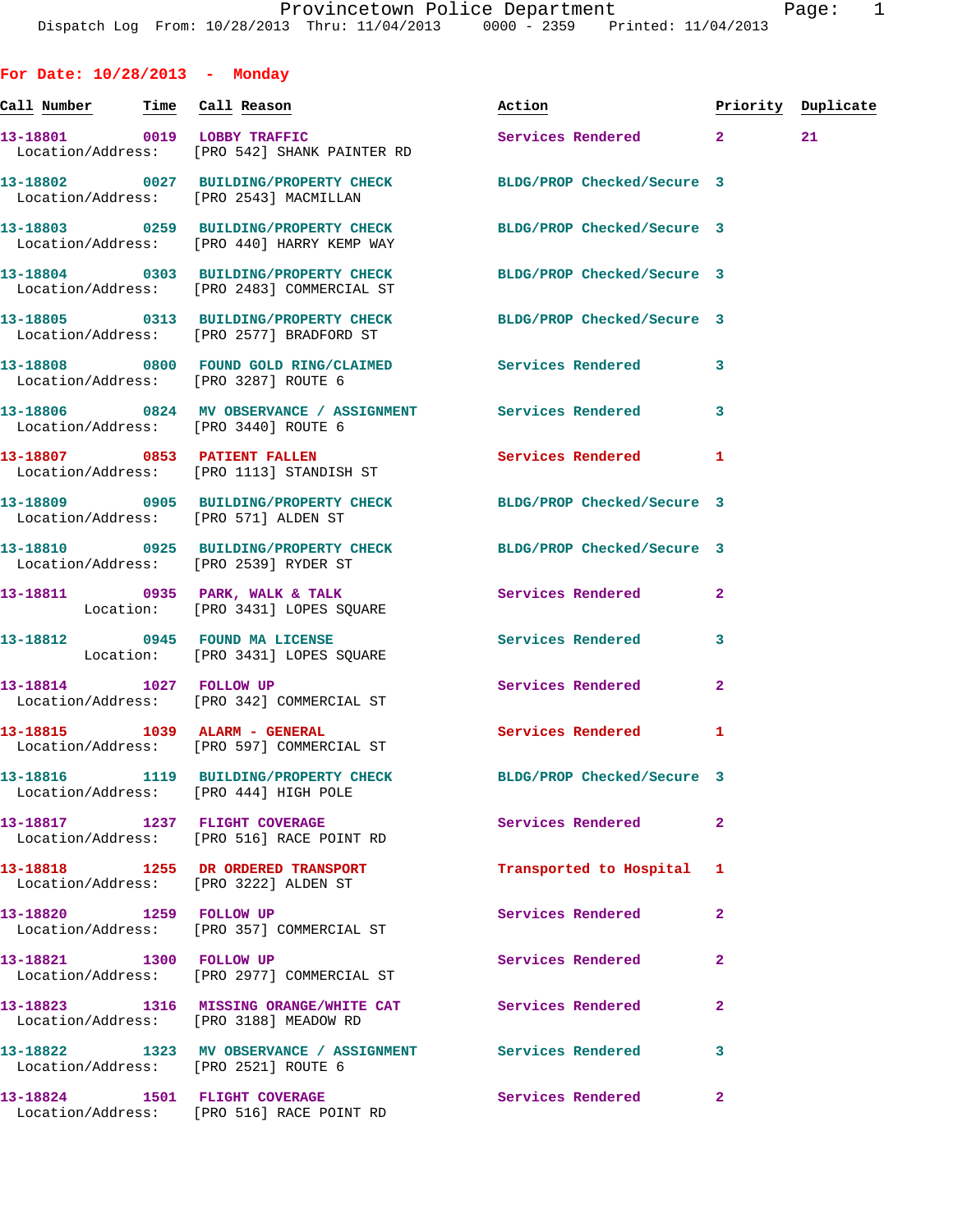|                                        | Provincetown Police Department                                                                                   |                            |                |
|----------------------------------------|------------------------------------------------------------------------------------------------------------------|----------------------------|----------------|
|                                        | Dispatch Log From: 10/28/2013 Thru: 11/04/2013 0000 - 2359 Printed: 11/04/2013                                   |                            |                |
|                                        | 13-18825   1612   BUILDING/PROPERTY CHECK   Services Rendered<br>Location/Address: [PRO 2206] COMMERCIAL ST      |                            | 3              |
|                                        | 13-18826 1614 PARK, WALK & TALK 1988 Services Rendered<br>Location/Address: [PRO 106] COMMERCIAL ST              |                            | $\overline{a}$ |
| Location/Address: [PRO 2513] ROUTE 6   | 13-18827 1617 MV OBSERVANCE / ASSIGNMENT Services Rendered                                                       |                            | 3              |
| Refer To Arrest: 13-258-AR             | 13-18828 1632 LARCENY / PRESCRIPTIONS<br>Location/Address: COURT ST + BRADFORD ST                                | Arrest(s) Made             | $\overline{a}$ |
| Location/Address: [PRO 413] CONWELL ST | 13-18829 1636 MV STOP/VERBAL 89/9                                                                                | <b>VERBAL WARNING</b>      | 3              |
| 13-18830 1647 FOLLOW UP                | Location/Address: [PRO 1615] BANGS ST                                                                            | Services Rendered          | $\overline{a}$ |
|                                        | 13-18831 1652 PARK, WALK & TALK<br>Location/Address: [PRO 2222] COMMERCIAL ST                                    | Services Rendered          | $\overline{a}$ |
| Location/Address: [PRO 94] BRADFORD ST | 13-18832 1655 MV OBSERVANCE / ASSIGNMENT Services Rendered                                                       |                            | 3              |
|                                        | 13-18833 1719 STOLEN BANNER<br>Location/Address: [PRO 204] COMMERCIAL ST                                         | Services Rendered          | $\overline{2}$ |
|                                        | 13-18834 1735 LIGHTS ON/BACKHOE<br>Location/Address: [PRO 2483] COMMERCIAL ST                                    | <b>Services Rendered</b>   | 3              |
|                                        | 13-18835 1950 MEDICATION EVALUATION<br>Location/Address: [PRO 542] SHANK PAINTER RD                              | Services Rendered          | 1              |
|                                        | 13-18836 2008 BUILDING/PROPERTY CHECK<br>Location/Address: [PRO 447] JEROME SMITH RD                             | BLDG/PROP Checked/Secure 3 |                |
|                                        | 13-18837 2010 MV OBSERVANCE / ASSIGNMENT Services Rendered<br>Location/Address: [PRO 447] JEROME SMITH RD        |                            | 3              |
| Location/Address: [PRO 679] ANTHONY ST | 13-18838 2034 STREET LIGHT OUT                                                                                   | Services Rendered          | 3              |
|                                        | 13-18839 2036 BUILDING/PROPERTY CHECK Services Rendered<br>Location/Address: [PRO 3318] CEMETERY RD              |                            | 3              |
| Location/Address: [PRO 2521] ROUTE 6   | 13-18840 2051 MV OBSERVANCE / ASSIGNMENT Services Rendered                                                       |                            | 3              |
| Location/Address: [PRO 444] HIGH POLE  | 13-18841 2110 BUILDING/PROPERTY CHECK BLDG/PROP Checked/Secure 3                                                 |                            |                |
|                                        | 13-18842 2122 BUILDING/PROPERTY CHECK<br>Location/Address: [PRO 2493] BRADFORD ST                                | <b>Services Rendered</b>   | 3              |
|                                        | 13-18843 2202 BUILDING/PROPERTY CHECK BLDG/PROP Checked/Secure 3<br>Location/Address: [PRO 1778] SHANKPAINTER RD |                            |                |
|                                        | 13-18844 2203 BUILDING/PROPERTY CHECK<br>Location/Address: [PRO 519] RACE POINT RD                               | BLDG/PROP Checked/Secure 3 |                |
|                                        | 13-18845 2215 BUILDING/PROPERTY CHECK<br>Location/Address: [PRO 440] HARRY KEMP WAY                              | BLDG/PROP Checked/Secure 3 |                |
|                                        | 13-18846 2234 TRAFFIC CONTROL<br>Location/Address: CONANT ST + COMMERCIAL ST                                     | Services Rendered          | 3              |
|                                        | 13-18847 2324 BUILDING/PROPERTY CHECK<br>Location/Address: [PRO 2490] PROVINCELANDS RD                           | <b>Services Rendered</b>   | 3              |
|                                        | 13-18848 2339 BUILDING/PROPERTY CHECK BLDG/PROP Checked/Secure 3                                                 |                            |                |

Page: 2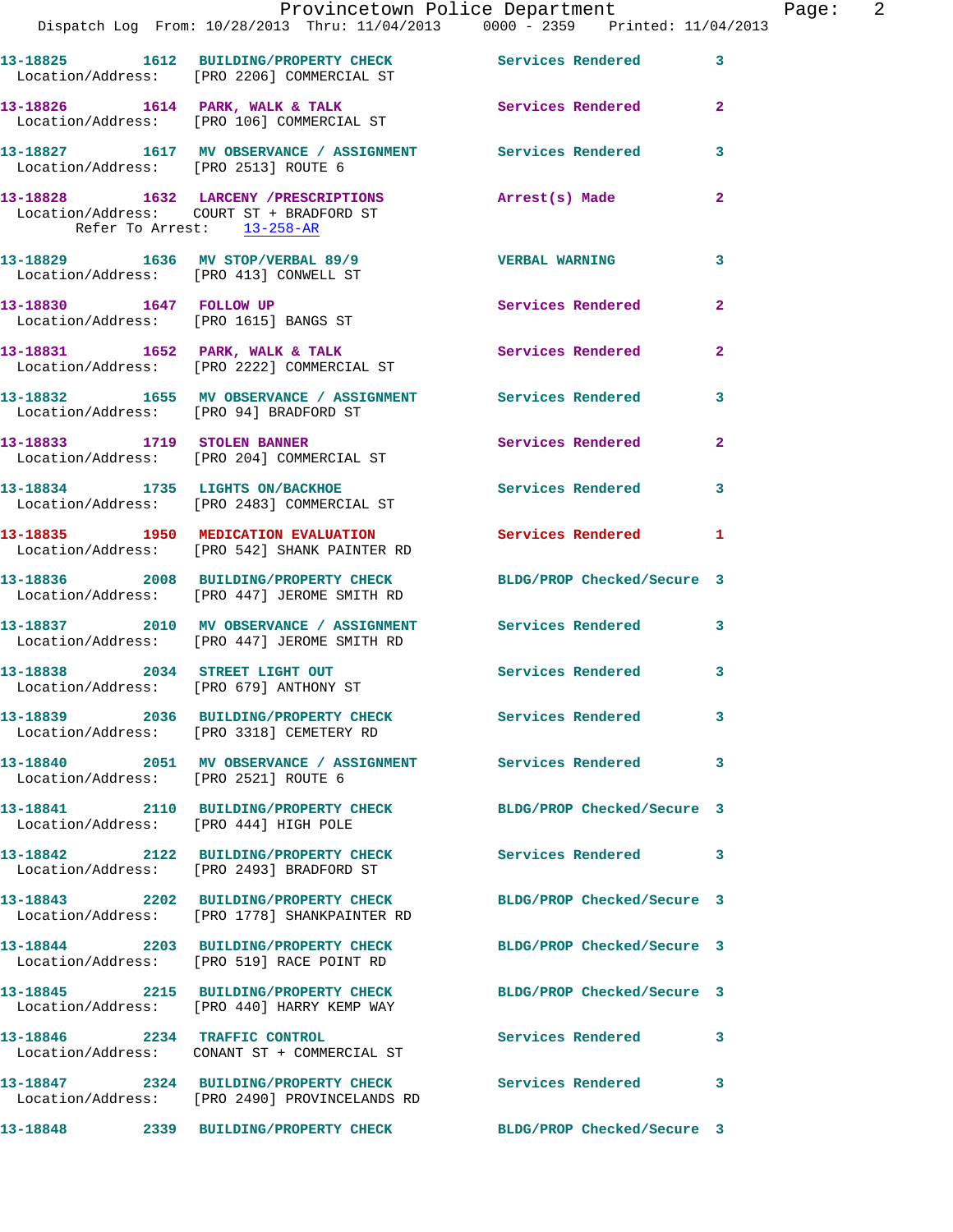|                                                                     | Dispatch Log From: 10/28/2013 Thru: 11/04/2013 0000 - 2359 Printed: 11/04/2013                                    | Provincetown Police Department |              | Page: 3 |  |
|---------------------------------------------------------------------|-------------------------------------------------------------------------------------------------------------------|--------------------------------|--------------|---------|--|
|                                                                     | Location/Address: [PRO 530] SHANKPAINTER RD                                                                       |                                |              |         |  |
|                                                                     | 13-18849 2357 MV OBSERVANCE / ASSIGNMENT Services Rendered 3<br>Location/Address: [PRO 2577] BRADFORD ST          |                                |              |         |  |
| For Date: $10/29/2013$ - Tuesday                                    |                                                                                                                   |                                |              |         |  |
|                                                                     | 13-18850 0000 LOBBY TRAFFIC<br>Location/Address: [PRO 542] SHANK PAINTER RD                                       | Services Rendered 2            |              | 34      |  |
|                                                                     | 13-18851 0105 BUILDING/PROPERTY CHECK Services Rendered 3<br>Location/Address: [PRO 2206] COMMERCIAL ST           |                                |              |         |  |
|                                                                     | 13-18852 0125 BUILDING/PROPERTY CHECK BLDG/PROP Checked/Secure 3<br>Location/Address: [PRO 175] COMMERCIAL ST     |                                |              |         |  |
|                                                                     | 13-18854 0202 BUILDING/PROPERTY CHECK Services Rendered 3<br>Location/Address: [PRO 391] COMMERCIAL ST            |                                |              |         |  |
|                                                                     | 13-18855 0509 BUILDING/PROPERTY CHECK BLDG/PROP Checked/Secure 3<br>Location/Address: [PRO 2898] JEROME SMITH RD  |                                |              |         |  |
|                                                                     | 13-18856 0511 BUILDING/PROPERTY CHECK<br>Location/Address: [PRO 3256] COMMERCIAL ST                               | BLDG/PROP Checked/Secure 3     |              |         |  |
|                                                                     | 13-18857 0611 BUILDING/PROPERTY CHECK BLDG/PROP Checked/Secure 3<br>Location/Address: [PRO 1778] SHANK PAINTER RD |                                |              |         |  |
|                                                                     | 13-18858 0746 BUILDING/PROPERTY CHECK<br>Location/Address: [PRO 2206] COMMERCIAL ST                               | BLDG/PROP Checked/Secure 3     |              |         |  |
| 13-18859 0746 TO COURT                                              | Location/Address: [PRO 542] SHANK PAINTER RD                                                                      | Services Rendered 3            |              |         |  |
|                                                                     | 13-18860 0759 SCHOOL<br>Location/Address: [PRO 569] WINSLOW ST                                                    | Services Rendered              | $\mathbf{3}$ |         |  |
| 13-18861 0806 DIRTWORKS DETAIL<br>Location/Address: JEROME SMITH RD |                                                                                                                   | SPOKEN TO                      | 3            |         |  |
| 13-18862 0812 ASSAULT                                               | Location/Address: [PRO 442] HARRY KEMP WAY                                                                        | <b>SPOKEN TO</b>               | 1            |         |  |
|                                                                     | 13-18863 0904 ASSIST AGENCY / MUTUAL AID Services Rendered 3<br>Location/Address: [PRO 2942] COMMERCIAL ST        |                                |              |         |  |
| Location/Address: BRADFORD ST                                       | 13-18864 0907 TRAFFIC CONTROL                                                                                     | Services Rendered 3            |              |         |  |
| Location/Address: [PRO 3287] ROUTE 6                                | 13-18865 0948 BUILDING/PROPERTY CHECK BLDG/PROP Checked/Secure 3                                                  |                                |              |         |  |
| Location/Address: [PRO 571] ALDEN ST                                | 13-18866 1001 BUILDING/PROPERTY CHECK BLDG/PROP Checked/Secure 3                                                  |                                |              |         |  |
| Location/Address: COMMERCIAL ST                                     | 13-18867 1012 WORKING ON SPRINKLER Services Rendered 1                                                            |                                |              |         |  |
|                                                                     | 13-18869 1015 LOST KIA AND YAMAHA KEYS Services Rendered 3<br>Location/Address: [PRO 542] SHANK PAINTER RD        |                                |              |         |  |
|                                                                     | 13-18868 1026 BUILDING/PROPERTY CHECK BLDG/PROP Checked/Secure 3<br>Location/Address: [PRO 526] RYDER ST EXT      |                                |              |         |  |
| Location/Address: SHANK PAINTER RD                                  | 13-18870 1031 MV OBSERVANCE / ASSIGNMENT Services Rendered 3                                                      |                                |              |         |  |
| 13-18873 1126 THREATS                                               | Location/Address: [PRO 2763] CONANT ST                                                                            | Services Rendered 2            |              |         |  |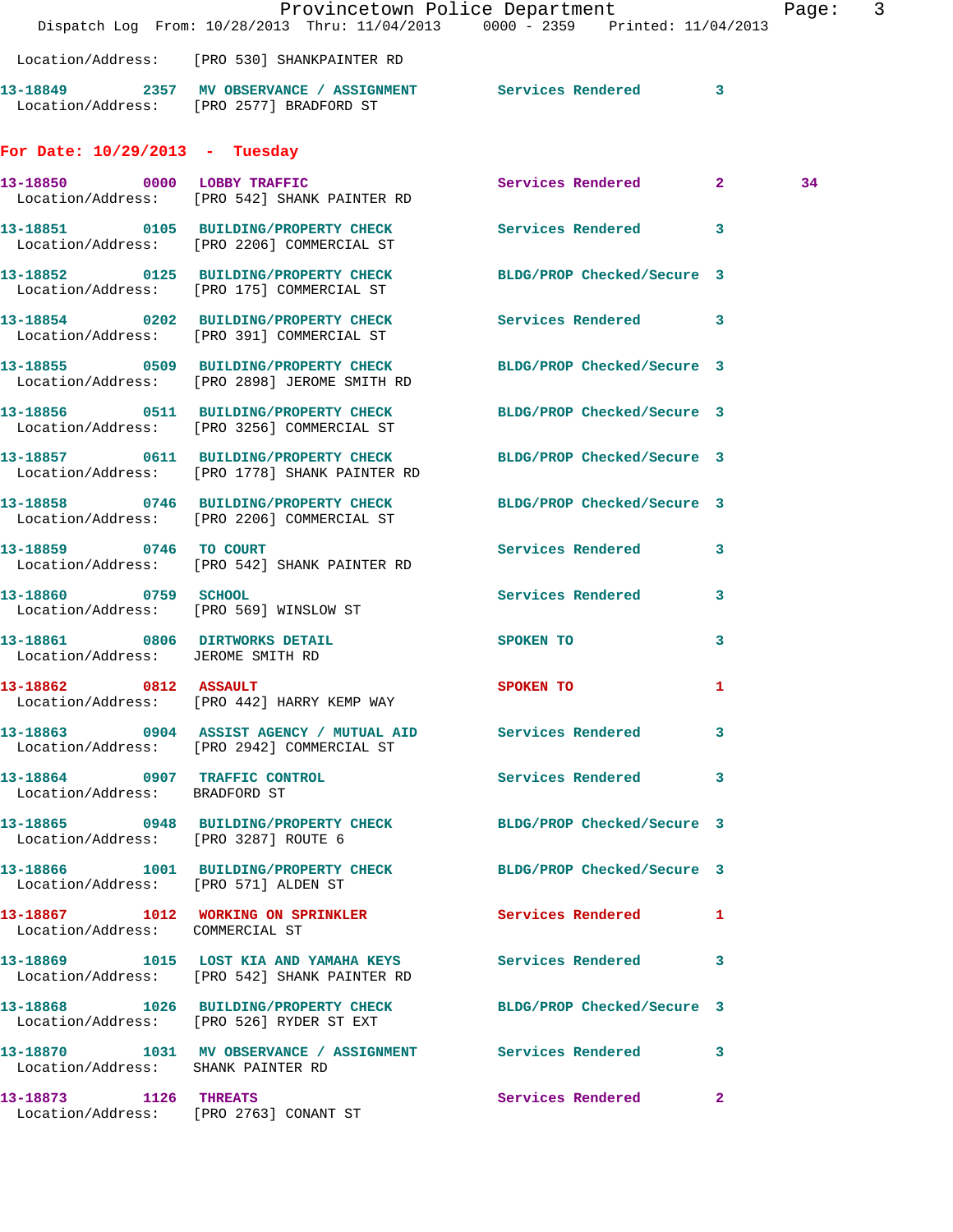|                             | 13-18872 1130 BUILDING/PROPERTY CHECK<br>Location/Address: [PRO 3317] CEMETERY RD                    | BLDG/PROP CRECKEQ/SECUTE 3 |                         |
|-----------------------------|------------------------------------------------------------------------------------------------------|----------------------------|-------------------------|
| 13-18875 1252 LOST IPHONE   | Location/Address: [PRO 542] SHANK PAINTER RD                                                         | Services Rendered 3        |                         |
|                             | 13-18876 1307 BUILDING/PROPERTY CHECK<br>Location/Address: [PRO 444] HIGH POLE HILL                  | BLDG/PROP Checked/Secure 3 |                         |
|                             | 13-18877 1320 PARK, WALK & TALK<br>Location/Address: [PRO 537] SHANK PAINTER RD                      | <b>Services Rendered</b>   | $\mathbf{2}$            |
|                             | 13-18878 1342 PARK, WALK & TALK<br>Location/Address: [PRO 175] COMMERCIAL ST                         | Services Rendered          | $\mathbf{2}$            |
|                             | 13-18879 1523 PARK, WALK & TALK<br>Location/Address: COMMERCIAL ST + CENTER ST                       | <b>Services Rendered</b>   | $\mathbf{2}$            |
|                             | 13-18880 1541 ASSIST CITIZEN<br>Location/Address: [PRO 1584] MONTELLO ST                             | <b>Services Rendered</b>   | 3                       |
|                             | 13-18881 1545 HAZARDS<br>Location/Address: W VINE ST + BRADFORD ST                                   | Services Rendered          | $\overline{2}$          |
|                             | 13-18882 1550 TRAFFIC CONTROL<br>Location/Address: COMMERCIAL ST + TREMONT ST                        | <b>Services Rendered</b>   | 3                       |
|                             | 13-18883 1609 TRAFFIC CONTROL<br>Location/Address: JEROME SMITH RD + SHANK PAINTER RD                | <b>Services Rendered</b>   | 3                       |
|                             | 13-18884 1620 MV OBSERVANCE / ASSIGNMENT Services Rendered 3<br>Location/Address: [PRO 2513] ROUTE 6 |                            |                         |
| Refer To Accident: 13-70-AC | 13-18885 1655 MV ACCIDENT<br>Location/Address: HOWLAND ST + BRADFORD ST                              | Transported to Hospital 1  |                         |
|                             | 13-18886 1744 911 GENERAL/TTY<br>Location/Address: [PRO 542] SHANK PAINTER RD                        | Services Rendered 1        |                         |
|                             | 13-18887 1759 BUILDING/PROPERTY CHECK<br>Location/Address: [PRO 433] RYDER ST                        | BLDG/PROP Checked/Secure 3 |                         |
|                             | 13-18888 1816 PARK, WALK & TALK<br>Location/Address: [PRO 3296] SHANKPAINTER RD                      | Services Rendered 2        |                         |
|                             | 13-18889 1826 BUILDING/PROPERTY CHECK<br>Location/Address: [PRO 1778] SHANKPAINTER RD                | BLDG/PROP Checked/Secure 3 |                         |
|                             | 13-18890 1832 MV STOP/VERBAL 90/7<br>Location/Address: [PRO 3523] BRADFORD ST                        | <b>VERBAL WARNING</b>      | 3                       |
|                             | 13-18891 1904 911 GENERAL/MISDIAL<br>Location/Address: [PRO 1320] COMMERCIAL ST                      | <b>Services Rendered</b>   | 1                       |
|                             | 13-18892 1906 PARK, WALK & TALK<br>Location/Address: THISTLEMORE WAY                                 | Services Rendered          | $\mathbf{2}$            |
|                             | 13-18893 2017 MV OBSERVANCE / ASSIGNMENT Services Rendered<br>Location/Address: [PRO 2513] ROUTE 6   |                            | 3                       |
|                             | 13-18894 2029 ALARM - GENERAL<br>Location/Address: [PRO 595] BRADFORD ST                             | False Alarm                | 1                       |
|                             |                                                                                                      |                            | $\overline{2}$          |
|                             | 13-18895 2042 PARK, WALK & TALK<br>Location/Address: WINTHROP ST + BRADFORD ST                       | <b>Services Rendered</b>   |                         |
|                             | 13-18896 2058 BUILDING/PROPERTY CHECK Services Rendered<br>Location/Address: [PRO 564] BAYBERRY      |                            | $\overline{\mathbf{3}}$ |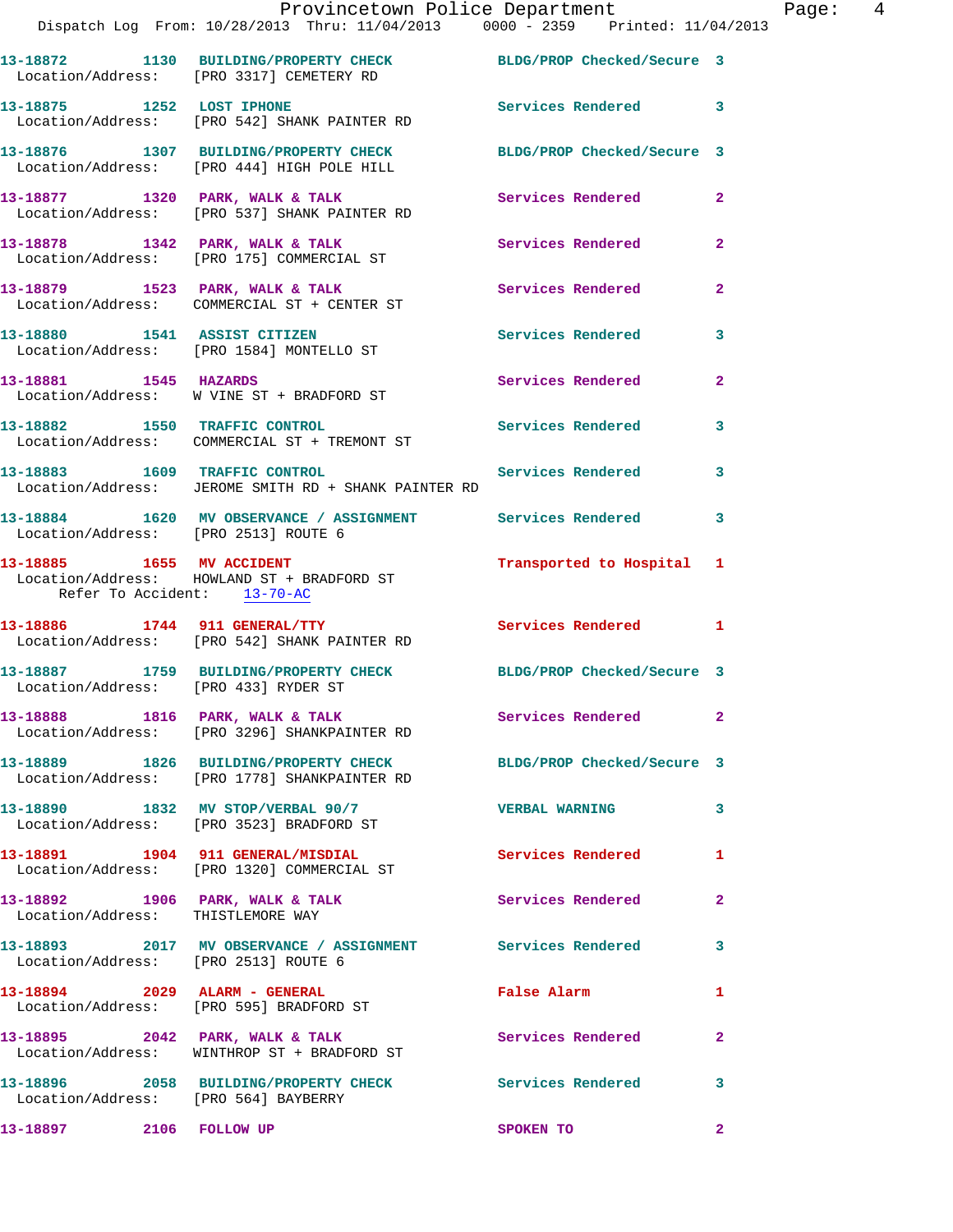|                                       | Provincetown Police Department<br>Dispatch Log From: 10/28/2013 Thru: 11/04/2013 0000 - 2359 Printed: 11/04/2013 |                            |   | Page: 5 |  |
|---------------------------------------|------------------------------------------------------------------------------------------------------------------|----------------------------|---|---------|--|
|                                       | Location/Address: [PRO 1989] COMMERCIAL ST                                                                       |                            |   |         |  |
|                                       | 13-18898 2114 MV OBSERVANCE / ASSIGNMENT Services Rendered 3<br>Location/Address: [PRO 94] BRADFORD ST           |                            |   |         |  |
| 13-18899 2118 MV STOP                 | Location/Address: [PRO 3004] BRADFORD ST                                                                         | <b>VERBAL WARNING</b>      | 3 |         |  |
| 13-18900 2120 MV STOP                 | Location/Address: CONWELL ST + ROUTE 6                                                                           | <b>VERBAL WARNING</b>      | 3 |         |  |
|                                       | 13-18901 2138 PARK, WALK & TALK<br>Location/Address: WINTHROP ST + BRADFORD ST                                   | Services Rendered 2        |   |         |  |
| Location/Address: [PRO 3287] ROUTE 6  | 13-18902 2140 BUILDING/PROPERTY CHECK BLDG/PROP Checked/Secure 3                                                 |                            |   |         |  |
|                                       | 13-18903 2140 BUILDING/PROPERTY CHECK BLDG/PROP Checked/Secure 3<br>Location/Address: [PRO 3259] MACMILLAN       |                            |   |         |  |
|                                       | 13-18904 2155 PARK, WALK & TALK<br>Location/Address: [PRO 3142] COMMERCIAL ST                                    | Services Rendered 2        |   |         |  |
|                                       | 13-18905 2316 BUILDING/PROPERTY CHECK<br>Location/Address: [PRO 530] SHANKPAINTER RD                             | BLDG/PROP Checked/Secure 3 |   |         |  |
|                                       | 13-18906 2320 BUILDING/PROPERTY CHECK<br>Location/Address: [PRO 2490] PROVINCELANDS RD                           | Services Rendered 3        |   |         |  |
|                                       | 13-18907 2333 MV OBSERVANCE / ASSIGNMENT Services Rendered 3<br>Location/Address: BRADFORD ST + COTTAGE ST       |                            |   |         |  |
| Location/Address: [PRO 444] HIGH POLE | 13-18908 2334 BUILDING/PROPERTY CHECK BLDG/PROP Checked/Secure 3                                                 |                            |   |         |  |
|                                       | 13-18909 2334 BUILDING/PROPERTY CHECK BLDG/PROP Checked/Secure 3<br>Location/Address: [PRO 444] HIGH POLE HILL   |                            |   |         |  |
|                                       | 13-18910 2344 BUILDING/PROPERTY CHECK Services Rendered 3<br>Location/Address: [PRO 2483] COMMERCIAL ST          |                            |   |         |  |
|                                       | 13-18911 2355 BUILDING/PROPERTY CHECK BLDG/PROP Checked/Secure 3<br>Location/Address: [PRO 2206] COMMERCIAL ST   |                            |   |         |  |
| For Date: $10/30/2013$ - Wednesday    |                                                                                                                  |                            |   |         |  |
|                                       | 13-18912 0001 BUILDING/PROPERTY CHECK BLDG/PROP Checked/Secure 3                                                 |                            |   |         |  |

|                                                                    | Location/Address: [PRO 306] COMMERCIAL ST                                                                                               | BUDG/PROF CHECKED/SECUIE 3 |              |
|--------------------------------------------------------------------|-----------------------------------------------------------------------------------------------------------------------------------------|----------------------------|--------------|
|                                                                    | 13-18913                0018     MV OBSERVANCE / ASSIGNMENT               Services Rendered<br>Location/Address: [PRO 2577] BRADFORD ST |                            | $\mathbf{3}$ |
| 13-18914 0026 MV STOP                                              | Location/Address: BRADFORD ST + PEARL ST                                                                                                | <b>VERBAL WARNING</b>      | $\mathbf{3}$ |
|                                                                    | Location/Address: BRADFORD ST + TELEGRAPH HILL RD                                                                                       | <b>Services Rendered</b>   | 3            |
|                                                                    | Location/Address: BRADFORD ST + STANDISH ST                                                                                             | <b>Services Rendered</b>   | $\mathbf{3}$ |
| 13-18917 0129 MEDICAL EMERGENCY<br>Location/Address: COMMERCIAL ST |                                                                                                                                         | Transported to Hospital 1  |              |
| Location/Address: [PRO 2543] MACMILLAN                             |                                                                                                                                         | BLDG/PROP Checked/Secure 3 |              |
| Location/Address:                                                  | [PRO 2898] JEROME SMITH RD                                                                                                              | BLDG/PROP Checked/Secure 3 |              |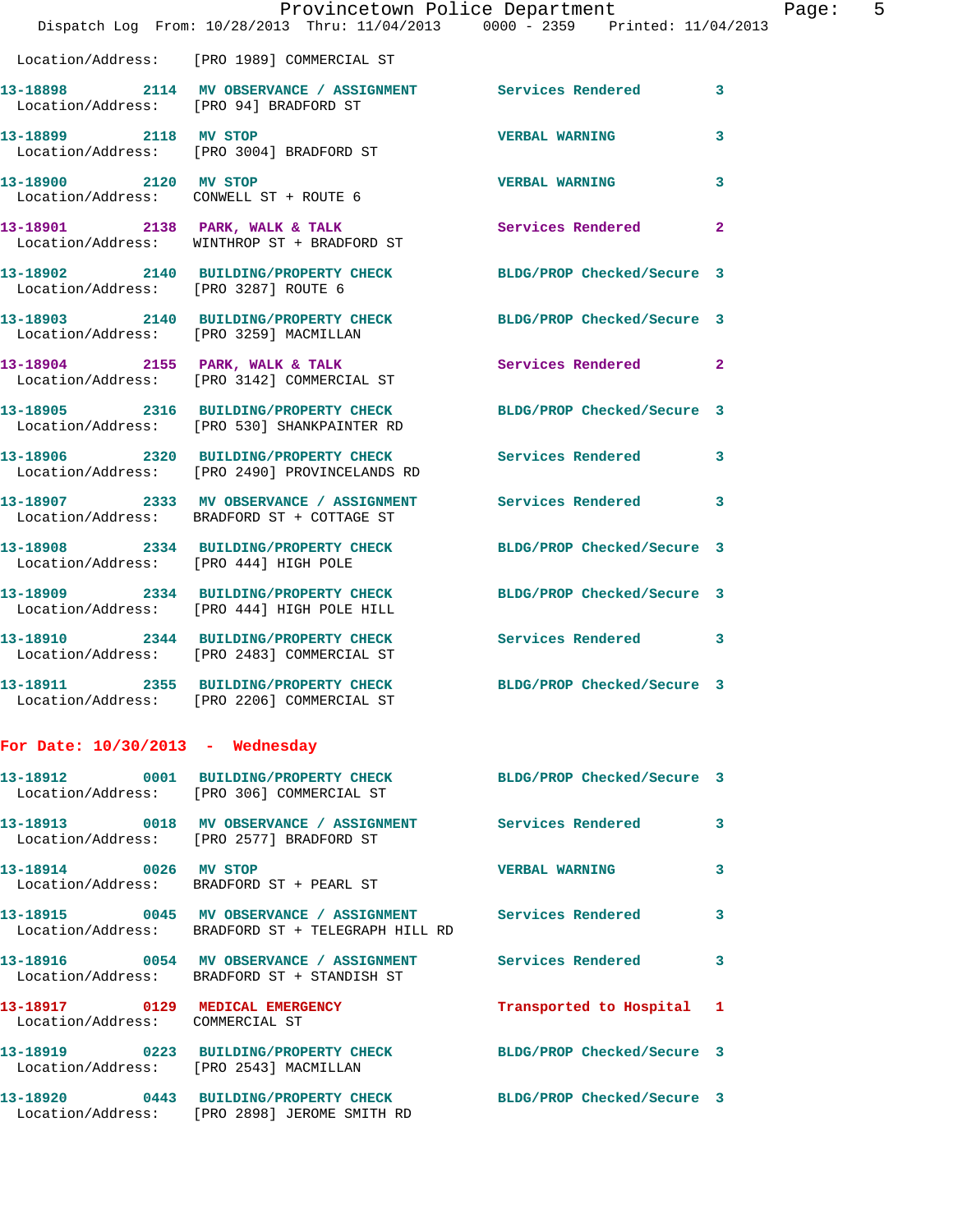|                                      |                                                                                                                  | Provincetown Police Department Page: 6 |                 |
|--------------------------------------|------------------------------------------------------------------------------------------------------------------|----------------------------------------|-----------------|
|                                      | Dispatch Log From: 10/28/2013 Thru: 11/04/2013 0000 - 2359 Printed: 11/04/2013                                   |                                        |                 |
|                                      | 13-18921 0443 BUILDING/PROPERTY CHECK BLDG/PROP Checked/Secure 3<br>Location/Address: [PRO 545] SHANK PAINTER RD |                                        |                 |
|                                      | 13-18922 0451 BUILDING/PROPERTY CHECK BLDG/PROP Checked/Secure 3<br>Location/Address: [PRO 3256] COMMERCIAL ST   |                                        |                 |
|                                      | 13-18923 0546 BUILDING/PROPERTY CHECK BLDG/PROP Checked/Secure 3<br>Location/Address: [PRO 182] COMMERCIAL ST    |                                        |                 |
|                                      | 13-18924 0555 LOBBY TRAFFIC<br>Location/Address: [PRO 542] SHANK PAINTER RD                                      | Services Rendered 2                    | 13 <sup>°</sup> |
|                                      | 13-18925 0609 BUILDING/PROPERTY CHECK BLDG/PROP Checked/Secure 3<br>Location/Address: [PRO 3287] ROUTE 6         |                                        |                 |
|                                      | 13-18926 0616 AIRPORT COVERAGE<br>Location/Address: [PRO 516] RACE POINT RD                                      | Services Rendered<br>$\mathbf{2}$      |                 |
|                                      | 13-18927 0623 SPEED DOLLY ASSIGNMENT Services Rendered<br>Location/Address: GOSNOLD ST + BRADFORD ST             | $\mathbf{3}$                           |                 |
|                                      | 13-18928 0710 FLIGHT COVERAGE<br>Location/Address: [PRO 516] RACE POINT RD                                       | Services Rendered<br>$\mathbf{2}$      |                 |
|                                      | 13-18929 0757 LIFELINE ASSIST<br>Location/Address: [PRO 1113] STANDISH ST                                        | Services Rendered 1                    |                 |
|                                      | 13-18930 0758 AT SCHOOL<br>Location/Address: [PRO 569] WINSLOW ST                                                | Services Rendered 3                    |                 |
| Location/Address: [PRO 3287] ROUTE 6 | 13-18931 0803 BUILDING/PROPERTY CHECK BLDG/PROP Checked/Secure 3                                                 |                                        |                 |
|                                      | 13-18932 0814 BUILDING/PROPERTY CHECK BLDG/PROP Checked/Secure 3<br>Location/Address: [PRO 2206] COMMERCIAL ST   |                                        |                 |
|                                      | 13-18934 0820 VERBAL/UNLEASHED<br>Location/Address: [PRO 2500] COMMERCIAL ST                                     | <b>VERBAL WARNING</b><br>$\mathbf{2}$  |                 |
|                                      |                                                                                                                  | Services Rendered<br>$\mathbf{2}$      |                 |
|                                      | 13-18935 0854 MV OBSERVANCE / ASSIGNMENT Services Rendered 3<br>Location/Address: BRADFORD ST + CREEK HILL RD    |                                        |                 |
|                                      | 13-18936 0928 BUILDING/PROPERTY CHECK BLDG/PROP Checked/Secure 3<br>Location/Address: [PRO 391] COMMERCIAL ST    |                                        |                 |
|                                      | 13-18937 0930 BUILDING/PROPERTY CHECK<br>Location/Address: [PRO 391] COMMERCIAL ST                               | BLDG/PROP Checked/Secure 3             |                 |
| Location/Address: [PRO 571] ALDEN ST | 13-18938 0947 BUILDING/PROPERTY CHECK BLDG/PROP Checked/Secure 3                                                 |                                        |                 |
|                                      | 13-18939 1100 MEDICAL EMERGENCY<br>Location/Address: [PRO 1404] NELSON AVE                                       | Transported to Hospital 1              |                 |
|                                      | 13-18941 1108 FOLLOW UP<br>Location/Address: [PRO 182] COMMERCIAL ST                                             | FOLLOW UP<br>$\mathbf{2}$              |                 |
|                                      | 13-18942 1210 FOUND CREDIT CARD/RETURNED Services Rendered 3<br>Location/Address: [PRO 105] COMMERCIAL ST        |                                        |                 |
|                                      | 13-18943 1318 BUILDING/PROPERTY CHECK<br>Location/Address: [PRO 2206] COMMERCIAL ST                              | BLDG/PROP Checked/Secure 3             |                 |
|                                      | 13-18944 1325 BUILDING/PROPERTY CHECK BLDG/PROP Checked/Secure 3<br>Location/Address: [PRO 3318] CEMETERY RD     |                                        |                 |
|                                      | 13-18945 1411 BUILDING/PROPERTY CHECK BLDG/PROP Checked/Secure 3                                                 |                                        |                 |

Location/Address: [PRO 2206] COMMERCIAL ST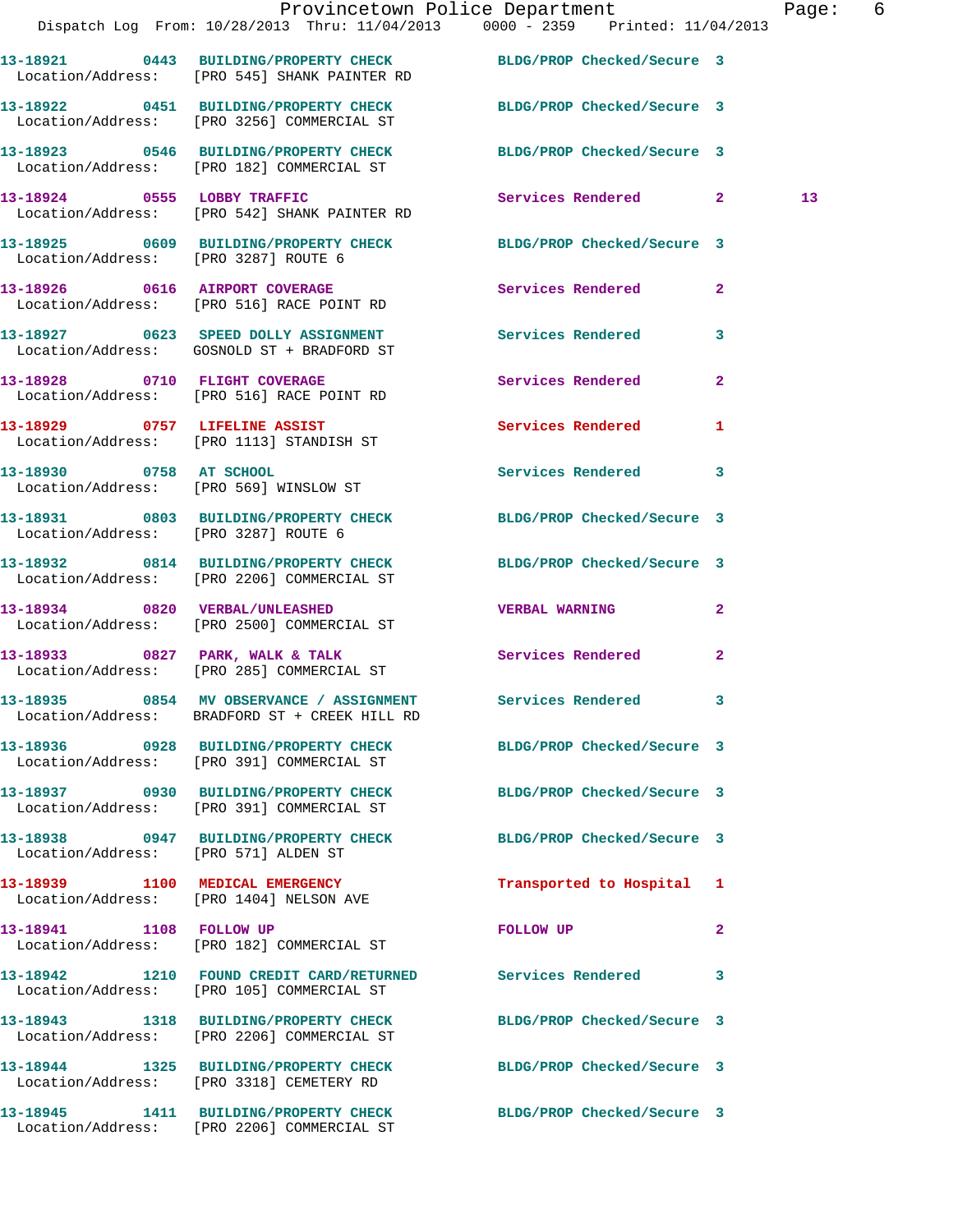|                                                         | 13-18946 1424 MVA MINOR<br>Location/Address: [PRO 399] COMMERCIAL ST                   | <b>Services Rendered</b>   | $\mathbf{1}$   |
|---------------------------------------------------------|----------------------------------------------------------------------------------------|----------------------------|----------------|
| 13-18947 1448 DISTURBANCE                               | Location/Address: [PRO 1268] COMMERCIAL ST                                             | SPOKEN TO                  | $\mathbf{1}$   |
|                                                         | 13-18948 1458 HOMELESS COMPLAINT<br>Location/Address: [PRO 939] FRANKLIN ST            | <b>Services Rendered</b>   | 3              |
| Location/Address: BLUEBERRY AVE                         | 13-18949 1548 BUILDING/PROPERTY CHECK                                                  | Services Rendered          | 3              |
|                                                         | 13-18950 1609 MV OBSERVANCE / ASSIGNMENT<br>Location/Address: [PRO 391] COMMERCIAL ST  | Services Rendered          | 3              |
| Location/Address: [TRU] SHORE RD                        | 13-18952 1619 ASSIST AGENCY / WATER DEPT                                               | Taken/Referred to Other 3  |                |
| Location/Address: [PRO 2513] ROUTE 6                    | 13-18951 1629 MV OBSERVANCE / ASSIGNMENT Services Rendered                             |                            | 3              |
| 13-18953 1642 MV STOP<br>Location/Address: ROUTE 6      |                                                                                        | <b>VERBAL WARNING</b>      | 3              |
| Location/Address: [PRO 433] RYDER ST                    | 13-18954 1649 BUILDING/PROPERTY CHECK                                                  | BLDG/PROP Checked/Secure 3 |                |
|                                                         | 13-18955 1655 BUILDING/PROPERTY CHECK<br>Location/Address: [PRO 447] JEROME SMITH RD   | BLDG/PROP Checked/Secure 3 |                |
| Location/Address: COMMERCIAL ST                         | 13-18956 1711 PARK, WALK & TALK                                                        | No Action Required 2       |                |
|                                                         | 13-18957 1712 MV OBSERVANCE / ASSIGNMENT<br>Location/Address: BRADFORD ST + HOWLAND ST | No Action Required         | 3              |
| 13-18958 1719 MV STOP                                   | Location/Address: [PRO 3430] COMMERCIAL ST                                             | Citation/Warning Issued 3  |                |
| Location/Address: COMMERCIAL ST                         | 13-18959 1800 ASSIST AGENCY / BREWSTER PD No Action Required                           |                            | 3              |
|                                                         | 13-18960 1808 BUILDING/PROPERTY CHECK<br>Location/Address: [PRO 1638] COMMERCIAL ST    | BLDG/PROP Checked/Secure 3 |                |
| 1825 SPEED DOLLY<br>13-18961                            | Location/Address: [PRO 542] SHANK PAINTER RD                                           | No Action Required         | 3              |
| 13-18962 1827 PARK, WALK & TALK                         | Location/Address: [PRO 16] MAYFLOWER AVE                                               | No Action Required         | $\overline{2}$ |
| Location: CENTER ROAM                                   | 13-18963 1834 PARK, WALK & TALK                                                        | No Action Required         | $\mathbf{2}$   |
| 13-18964 1845 MV STOP<br>Location/Address: BRADFORD ST  |                                                                                        | <b>VERBAL WARNING</b>      | 3              |
|                                                         | 13-18965 2112 BUILDING/PROPERTY CHECK<br>Location/Address: [PRO 1778] SHANKPAINTER RD  | BLDG/PROP Checked/Secure 3 |                |
| Location/Address: [PRO 3259] MACMILLAN                  | 13-18966 2137 BUILDING/PROPERTY CHECK                                                  | BLDG/PROP Checked/Secure 3 |                |
|                                                         | 13-18967 2153 ASSIST CITIZEN<br>Location/Address: [PRO 1886] BRADFORD ST               | Services Rendered          | 3              |
| 13-18968 2209 MV COMPLAINT<br>Location/Address: ROUTE 6 |                                                                                        | Could Not Locate           | $\mathbf{2}$   |
|                                                         |                                                                                        | BLDG/PROP Checked/Secure 3 |                |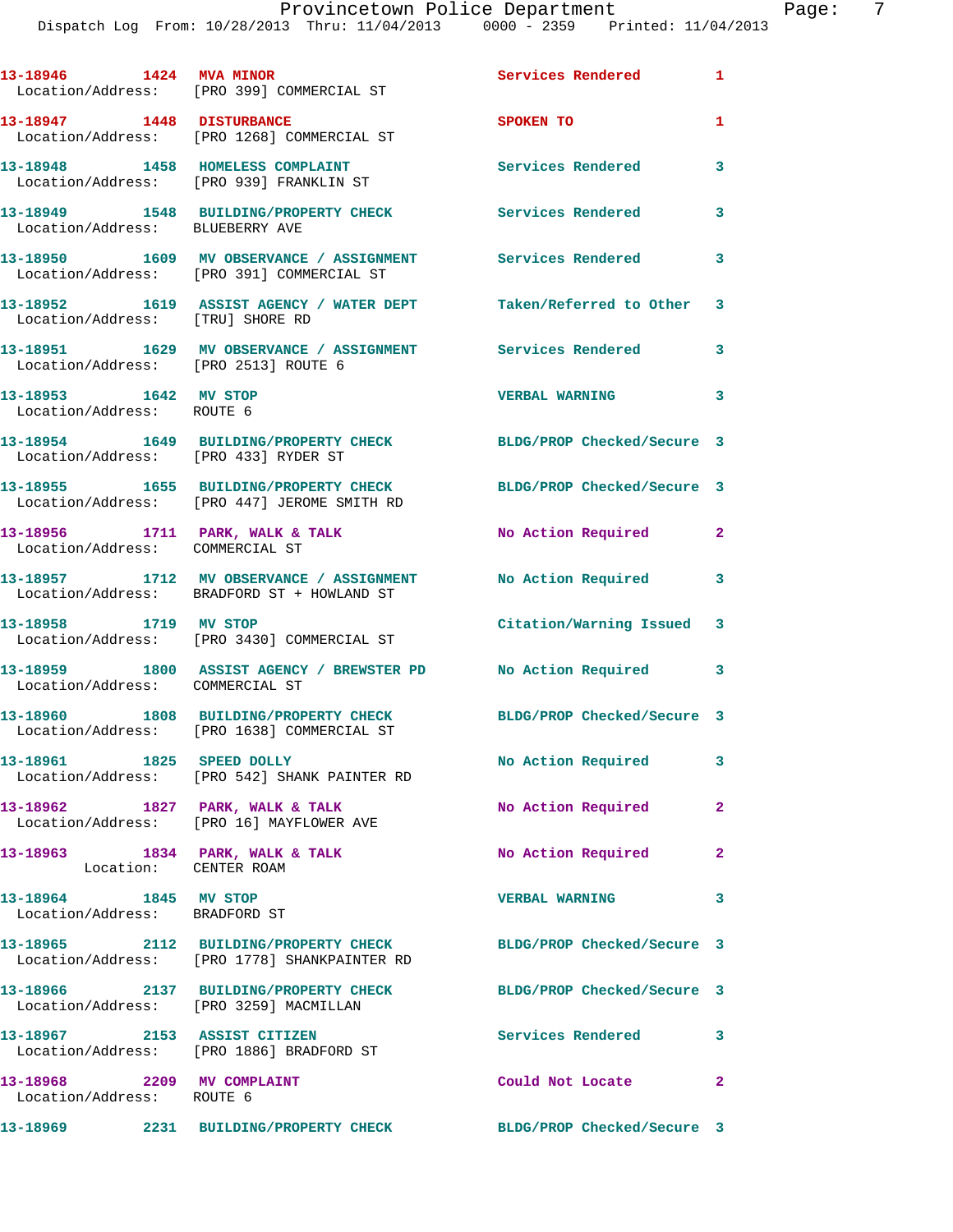|                                       | Dispatch Log From: 10/28/2013 Thru: 11/04/2013 0000 - 2359 Printed: 11/04/2013                                   | Provincetown Police Department |              | Page: 8 |  |
|---------------------------------------|------------------------------------------------------------------------------------------------------------------|--------------------------------|--------------|---------|--|
|                                       | Location/Address: [PRO 545] SHANKPAINTER RD                                                                      |                                |              |         |  |
|                                       | 13-18970 2233 LANDLORD/TENANT<br>Location/Address: [PRO 542] SHANK PAINTER RD                                    | SPOKEN TO                      | $\mathbf{2}$ |         |  |
| For Date: $10/31/2013$ - Thursday     |                                                                                                                  |                                |              |         |  |
|                                       | 13-18971 0015 BUILDING/PROPERTY CHECK BLDG/PROP Checked/Secure 3<br>Location/Address: [PRO 2483] COMMERCIAL ST   |                                |              |         |  |
|                                       | 13-18972 0016 BUILDING/PROPERTY CHECK<br>Location/Address: [PRO 2500] COMMERCIAL ST                              | BLDG/PROP Checked/Secure 3     |              |         |  |
|                                       | 13-18973 0028 BUILDING/PROPERTY CHECK<br>Location/Address: [PRO 2206] COMMERCIAL ST                              | BLDG/PROP Checked/Secure 3     |              |         |  |
|                                       | 13-18974 0036 BUILDING/PROPERTY CHECK BLDG/PROP Checked/Secure 3<br>Location/Address: [PRO 2543] MACMILLAN       |                                |              |         |  |
|                                       | 13-18975 0037 MV OBSERVANCE / ASSIGNMENT Services Rendered 3<br>Location/Address: W VINE ST + BRADFORD ST        |                                |              |         |  |
|                                       | 13-18976 0047 BUILDING/PROPERTY CHECK<br>Location/Address: [PRO 3296] SHANKPAINTER RD                            | BLDG/PROP Checked/Secure 3     |              |         |  |
| Location/Address: [PRO 526] RYDER ST  | 13-18977 0048 BUILDING/PROPERTY CHECK BLDG/PROP Checked/Secure 3                                                 |                                |              |         |  |
|                                       | 13-18978 0106 MV OBSERVANCE / ASSIGNMENT Services Rendered 3<br>Location/Address: SHANK PAINTER RD + BRADFORD ST |                                |              |         |  |
|                                       | 13-18979 0108 BUILDING/PROPERTY CHECK<br>Location/Address: [PRO 2483] COMMERCIAL ST                              | BLDG/PROP Checked/Secure 3     |              |         |  |
|                                       | 13-18980 0114 MV STOP<br>Location/Address: BRADFORD ST + ALDEN ST                                                | <b>VERBAL WARNING</b>          | 3            |         |  |
| Location/Address: [PRO 564] BAYBERRY  | 13-18981 0117 BUILDING/PROPERTY CHECK BLDG/PROP Checked/Secure 3                                                 |                                |              |         |  |
|                                       | 13-18982 0126 BUILDING/PROPERTY CHECK BLDG/PROP Checked/Secure 3<br>Location/Address: [PRO 530] SHANKPAINTER RD  |                                |              |         |  |
| Location/Address: [PRO 444] HIGH POLE | 13-18983 0136 BUILDING/PROPERTY CHECK BLDG/PROP Checked/Secure 3                                                 |                                |              |         |  |
|                                       | 13-18984 0144 MV OBSERVANCE / ASSIGNMENT BLDG/PROP Checked/Secure 3<br>Location/Address: [PRO 2577] BRADFORD ST  |                                |              |         |  |
|                                       | 13-18985 0303 BUILDING/PROPERTY CHECK<br>Location/Address: [PRO 488] MAYFLOWER ST                                | BLDG/PROP Checked/Secure 3     |              |         |  |
|                                       | 13-18986 0304 BUILDING/PROPERTY CHECK<br>Location/Address: [PRO 2898] JEROME SMITH RD                            | BLDG/PROP Checked/Secure 3     |              |         |  |
| Location/Address: COMMERCIAL ST       | 13-18987 0309 MEDICAL EMERGENCY Services Rendered 1                                                              |                                |              |         |  |
|                                       | 13-18988 0455 MEDICAL EMERGENCY<br>Location/Address: [PRO 542] SHANK PAINTER RD                                  | Services Rendered              | 1            |         |  |
|                                       | 13-18989 0459 BUILDING/PROPERTY CHECK BLDG/PROP Checked/Secure 3<br>Location/Address: [PRO 1778] SHANKPAINTER RD |                                |              |         |  |
|                                       | 13-18991 0514 LOBBY TRAFFIC<br>Location/Address: [PRO 542] SHANK PAINTER RD                                      | Services Rendered 2            |              | 49      |  |
|                                       | 13-18990 0515 MV OBSERVANCE / ASSIGNMENT Services Rendered 3                                                     |                                |              |         |  |

Location/Address: W VINE ST + BRADFORD ST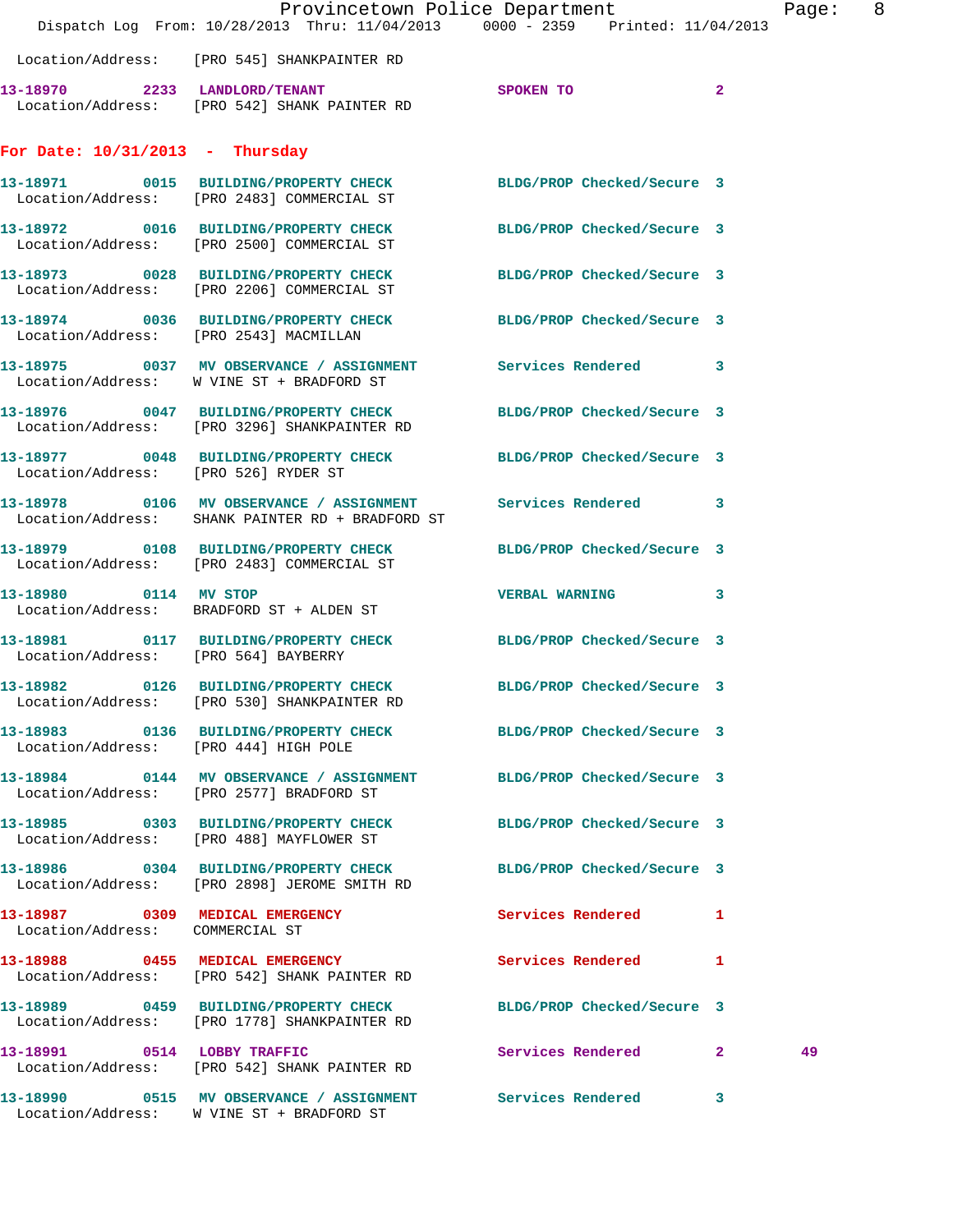|                                    | Provincetown Police Department<br>Dispatch Log From: 10/28/2013 Thru: 11/04/2013 0000 - 2359 Printed: 11/04/2013                     |                            |              | Page: 9 |  |
|------------------------------------|--------------------------------------------------------------------------------------------------------------------------------------|----------------------------|--------------|---------|--|
| Location/Address: [PRO 2] ALDEN ST | 13-18992 0519 BUILDING/PROPERTY CHECK BLDG/PROP Checked/Secure 3                                                                     |                            |              |         |  |
|                                    | 13-18993 0548 COMPLAINT 3 Services Rendered 3<br>Location/Address: GOOD TEMPLAR PL + COMMERCIAL ST                                   |                            |              |         |  |
|                                    |                                                                                                                                      |                            |              |         |  |
|                                    | 13-18995 0606 FLIGHT COVERAGE 2008 Services Rendered<br>Location/Address: [PRO 516] RACE POINT RD                                    |                            | $\mathbf{2}$ |         |  |
|                                    | 13-18996 0751 BURGLAR ALARM<br>Location/Address: [PRO 106] COMMERCIAL ST                                                             | SPOKEN TO                  | 1            |         |  |
|                                    | 13-18997 0805 AT SCHOOL<br>Location/Address: [PRO 569] WINSLOW ST                                                                    | Services Rendered 3        |              |         |  |
|                                    | 13-18998 0810 BUILDING/PROPERTY CHECK BLDG/PROP Checked/Secure 3<br>Location/Address: [PRO 2206] COMMERCIAL ST                       |                            |              |         |  |
|                                    | 13-18999 0814 BUILDING/PROPERTY CHECK BLDG/PROP Checked/Secure 3<br>Location/Address: [PRO 2898] JEROME SMITH RD                     |                            |              |         |  |
|                                    | 13-19000 0819 MV OBSERVANCE / ASSIGNMENT Services Rendered 3<br>Location/Address: HIGH POLE HL + BRADFORD ST                         |                            |              |         |  |
|                                    | 13-19001 0840 BUILDING/PROPERTY CHECK BLDG/PROP Checked/Secure 3<br>Location/Address: [PRO 2500] COMMERCIAL ST                       |                            |              |         |  |
|                                    | 13-19002 0902 PARK, WALK & TALK 3 Services Rendered 2<br>Location: [PRO 3431] LOPES SQUARE                                           |                            |              |         |  |
|                                    | 13-19004 0915 PARK, WALK & TALK Services Rendered<br>Location/Address: [PRO 223] COMMERCIAL ST                                       |                            | $\mathbf{2}$ |         |  |
| 13-19005 0936 ALARM WORK           | Location/Address: [PRO 649] COMMERCIAL ST                                                                                            | No Action Required 1       |              |         |  |
|                                    | 13-19006 0937 GENERATOR TEST<br>Location/Address: [PRO 542] SHANK PAINTER RD                                                         | No Action Required 3       |              |         |  |
| 13-19007 0950 PET PANTRY           | Location/Address: [PRO 3296] SHANK PAINTER RD                                                                                        | <b>Services Rendered</b>   |              |         |  |
| 13-19008 1003 LIFELINE CALL        | Location/Address: [PRO 1615] BANGS ST                                                                                                | Services Rendered 1        |              |         |  |
|                                    | 13-19009 1032 OUCH/TRANSPORT<br>Location/Address: [PRO 440] HARRY KEMP WAY                                                           | Transported to Hospital 1  |              |         |  |
|                                    | 13-19011 1037 FLIGHT COVERAGE<br>Location/Address: [PRO 516] RACE POINT RD                                                           | Services Rendered          | $\mathbf{2}$ |         |  |
| 13-19012 1058 SERVICE CALL         | Location/Address: [PRO 537] SHANK PAINTER RD                                                                                         | Services Rendered 3        |              | 1       |  |
|                                    | 13-19013 1250 BUILDING/PROPERTY CHECK<br>Location/Address: [PRO 3318] CEMETERY RD                                                    | BLDG/PROP Checked/Secure 3 |              |         |  |
|                                    | 13-19014 1251 DOMESTIC DISTURBANCE/ASSAULT Arrest(s) Made<br>Location/Address: [PRO 129] COMMERCIAL ST<br>Refer To Arrest: 13-259-AR |                            | $\mathbf{1}$ |         |  |
|                                    | 13-19015 1255 NOISE COMPLAINT<br>Location/Address: [PRO 3275] COMMERCIAL ST                                                          | <b>Services Rendered</b>   | 3            |         |  |
|                                    | 13-19017 1304 ALARM TESTING<br>Location/Address: [PRO 2702] COMMERCIAL ST                                                            | No Action Required         | 1            |         |  |
|                                    | 13-19016 1324 EVALUATION/PRISONER                                                                                                    | Services Rendered 1        |              |         |  |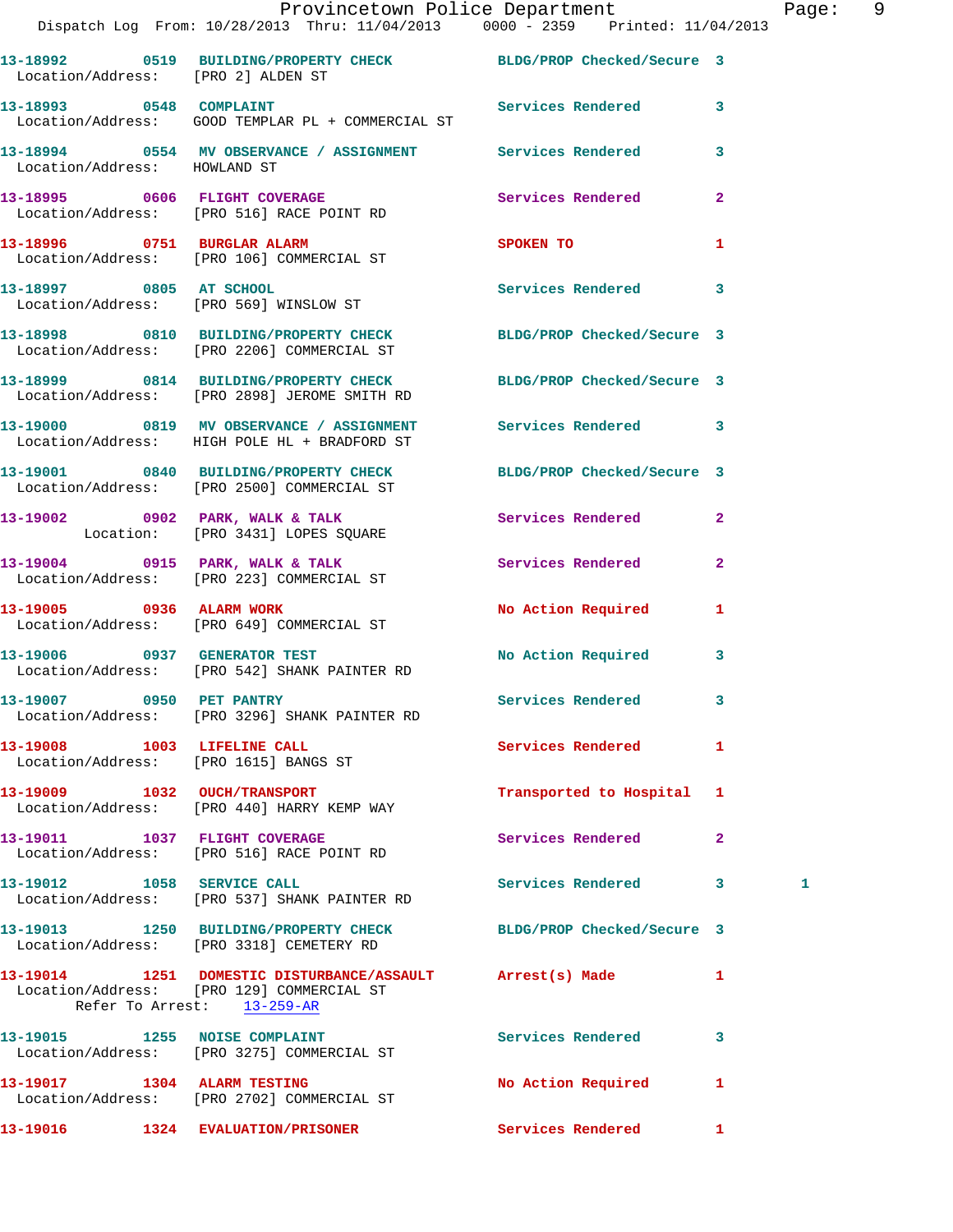|                                                               | Provincetown Police Department<br>Dispatch Log From: 10/28/2013 Thru: 11/04/2013 0000 - 2359 Printed: 11/04/2013 |                            |                |
|---------------------------------------------------------------|------------------------------------------------------------------------------------------------------------------|----------------------------|----------------|
|                                                               | Location/Address: [PRO 542] SHANK PAINTER RD                                                                     |                            |                |
|                                                               | 13-19072 1445 HARASSMENT/STALKING<br>Location/Address: [PRO 542] SHANK PAINTER RD                                | SPOKEN TO                  | $\mathbf{2}$   |
|                                                               | 13-19018 1503 BUILDING/PROPERTY CHECK BLDG/PROP Checked/Secure 3<br>Location/Address: [PRO 1778] SHANKPAINTER RD |                            |                |
|                                                               | 13-19019 1516 PARK, WALK & TALK<br>Location/Address: [PRO 3296] SHANKPAINTER RD                                  | <b>Services Rendered</b>   | $\mathbf{2}$   |
|                                                               | 13-19020 1528 PARK, WALK & TALK<br>Location/Address: [PRO 285] COMMERCIAL ST                                     | Services Rendered          | $\mathbf{2}$   |
| 13-19021 1555 ESCORT/TRANSPORT<br>Location/Address: ALDEN ST  |                                                                                                                  | <b>Services Rendered</b>   | 3              |
|                                                               | 13-19022 1606 BUILDING/PROPERTY CHECK<br>Location/Address: [PRO 106] COMMERCIAL ST                               | BLDG/PROP Checked/Secure 3 |                |
| 13-19023 1606 MV ACCIDENT<br>Location/Address: ATKINS MAYO RD |                                                                                                                  | <b>Services Rendered</b>   | 1              |
| 13-19026 1615 PARADE<br>Location/Address: ATLANTIC AVE        |                                                                                                                  | <b>Services Rendered</b>   | $\mathbf{2}$   |
|                                                               | 13-19024 1617 ARSON & BOMBING<br>Location/Address: [PRO 1536] COMMERCIAL ST                                      | Investigated               | 1              |
| 13-19025 1629 ASSIST CITIZEN                                  | Location/Address: [PRO 2251] COMMERCIAL ST                                                                       | Services Rendered          | 3              |
|                                                               | 13-19027 1728 MV OBSERVANCE / ASSIGNMENT Services Rendered<br>Location/Address: CONWELL ST + OFF CONWELL ST      |                            | 3              |
|                                                               | 13-19028 1742 MEDICAL EMERGENCY<br>Location/Address: [PRO 2227] BRADFORD ST                                      | Transported to Hospital    | 1              |
| 13-19029 1756 ASSIST CITIZEN                                  | Location/Address: [PRO 542] SHANK PAINTER RD                                                                     | <b>Services Rendered</b>   | 3              |
| 13-19030 1811 PARK, WALK & TALK                               | Location/Address: [PRO 204] COMMERCIAL ST                                                                        | <b>Services Rendered</b>   | $\overline{a}$ |
| 13-19032 1821 HAZARDS<br>Location/Address: ROUTE 6            |                                                                                                                  | <b>GONE ON ARRIVAL</b>     | $\mathbf{2}$   |
| Location/Address: NELSON AVE                                  | 13-19033 1829 PARKING COMPLAINT / GENERAL No Action Required                                                     |                            | 3              |
|                                                               | 13-19035 1833 PARKING COMPLAINT / GENERAL Services Rendered<br>Location/Address: [PRO 419] COTTAGE ST            |                            | 3              |
|                                                               | 13-19034 1838 BUILDING/PROPERTY CHECK BLDG/PROP Checked/Secure 3<br>Location/Address: [PRO 3317] CEMETERY RD     |                            |                |
| 13-19037 1856 MV STOP<br>Location/Address: NELSON AVE         |                                                                                                                  | <b>VERBAL WARNING</b>      | 3              |
| Location/Address: NELSON AVE                                  | 13-19036 1903 PARK, WALK & TALK                                                                                  | <b>Services Rendered</b>   | $\mathbf{2}$   |
|                                                               | 13-19038 1959 SCHOOL AFTER HRS                                                                                   | Services Rendered          | 3              |
| 13-19040 2049 MV COMPLAINT<br>Location/Address: ROUTE 6       |                                                                                                                  | No Action Required         | $\mathbf{2}$   |
|                                                               | 13-19041 2059 ALARM - GENERAL<br>Location/Address: [PRO 300] COMMERCIAL ST                                       | <b>Services Rendered</b>   | 1              |
|                                                               | 13-19042 2156 BUILDING/PROPERTY CHECK BLDG/PROP Checked/Secure 3                                                 |                            |                |

Page: 10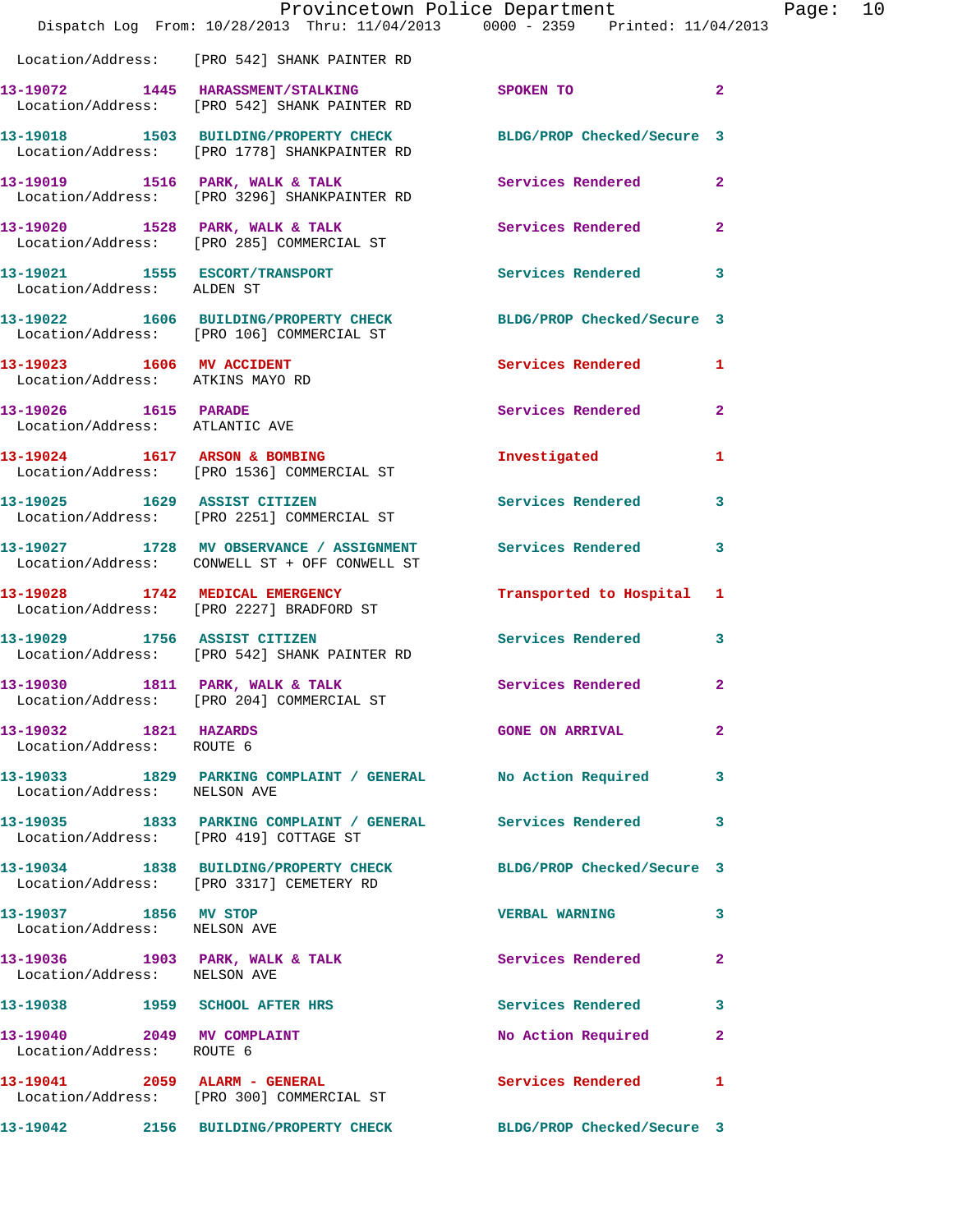|                                       | Dispatch Log From: 10/28/2013 Thru: 11/04/2013 0000 - 2359 Printed: 11/04/2013                                    | Provincetown Police Department |              | Page: 11 |  |
|---------------------------------------|-------------------------------------------------------------------------------------------------------------------|--------------------------------|--------------|----------|--|
|                                       | Location/Address: [PRO 545] SHANKPAINTER RD                                                                       |                                |              |          |  |
|                                       | 13-19043 2208 MEDICAL EMERGENCY Services Rendered 1 Location/Address: [PRO 344] COMMERCIAL ST                     |                                |              |          |  |
|                                       | 13-19044 2209 BOAT/HARBORMASTER<br>Location/Address: [PRO 2543] MACMILLAN WHARF                                   | <b>SPOKEN TO</b>               | $\mathbf{2}$ |          |  |
|                                       | 13-19045 2224 PARKING COMPLAINT / GENERAL No Action Required 3<br>Location/Address: STANDISH ST + COMMERCIAL ST   |                                |              |          |  |
|                                       | 13-19046 2320 BUILDING/PROPERTY CHECK BLDG/PROP Checked/Secure 3<br>Location/Address: [PRO 530] SHANK PAINTER RD  |                                |              |          |  |
|                                       | 13-19047 2329 PARK, WALK & TALK Services Rendered 2<br>Location: [PRO 3431] LOPES SQUARE                          |                                |              |          |  |
|                                       | 13-19048 2353 BUILDING/PROPERTY CHECK BLDG/PROP Checked/Secure 3<br>Location/Address: [PRO 306] COMMERCIAL ST     |                                |              |          |  |
| For Date: $11/01/2013$ - Friday       |                                                                                                                   |                                |              |          |  |
|                                       | 13-19050 0003 BAR CHECK<br>Location/Address: [PRO 208] COMMERCIAL ST                                              | No Action Required 2           |              |          |  |
|                                       | 13-19051 0009 MV OBSERVANCE / ASSIGNMENT Services Rendered 3<br>Location/Address: BRADFORD ST + STANDISH ST       |                                |              |          |  |
|                                       | 13-19052 0011 BUILDING/PROPERTY CHECK BLDG/PROP Checked/Secure 3<br>Location/Address: [PRO 2543] MACMILLAN        |                                |              |          |  |
|                                       | 13-19053 0022 MV STOP/VERBAL 90/7 VERBAL WARNING 3<br>Location/Address: LAW ST + BRADFORD ST                      |                                |              |          |  |
|                                       | 13-19054 0022 BAR CHECK<br>Location/Address: [PRO 484] MASONIC PL                                                 | No Action Required 2           |              |          |  |
| Location/Address: [PRO 444] HIGH POLE | 13-19055 0034 BUILDING/PROPERTY CHECK BLDG/PROP Checked/Secure 3                                                  |                                |              |          |  |
|                                       | 13-19056 0042 BUILDING/PROPERTY CHECK BLDG/PROP Checked/Secure 3<br>Location/Address: [PRO 182] COMMERCIAL ST     |                                |              |          |  |
|                                       | 13-19061 0230 MV STOP/VERBAL 90/6<br>Location/Address: [PRO 527] RYDER ST EXT                                     | VERBAL WARNING 3               |              |          |  |
|                                       | 13-19062 0234 BUILDING/PROPERTY CHECK BLDG/PROP Checked/Secure 3<br>Location/Address: [PRO 3259] MACMILLAN        |                                |              |          |  |
|                                       | 13-19063 0316 BUILDING/PROPERTY CHECK BLDG/PROP Checked/Secure 3<br>Location/Address: [PRO 3030] TIN PAN ALLEY RD |                                |              |          |  |
| Location/Address: [PRO 3287] ROUTE 6  | 13-19064 0425 BUILDING/PROPERTY CHECK BLDG/PROP Checked/Secure 3                                                  |                                |              |          |  |
|                                       | 13-19065 0507 BUILDING/PROPERTY CHECK BLDG/PROP Checked/Secure 3<br>Location/Address: [PRO 2543] MACMILLAN WHARF  |                                |              |          |  |
| Location/Address: [PRO 3287] ROUTE 6  | 13-19066 0508 BUILDING/PROPERTY CHECK BLDG/PROP Checked/Secure 3                                                  |                                |              |          |  |
|                                       | 13-19067 0527 BUILDING/PROPERTY CHECK BLDG/PROP Checked/Secure 3<br>Location/Address: [PRO 440] HARRY KEMP WAY    |                                |              |          |  |
|                                       | 13-19068 0547 LOBBY TRAFFIC<br>Location/Address: [PRO 542] SHANK PAINTER RD                                       | Services Rendered 2            |              | 35       |  |
|                                       | 13-19069 0604 BUILDING/PROPERTY CHECK BLDG/PROP Checked/Secure 3<br>Location/Address: [PRO 3163] WINTHROP ST      |                                |              |          |  |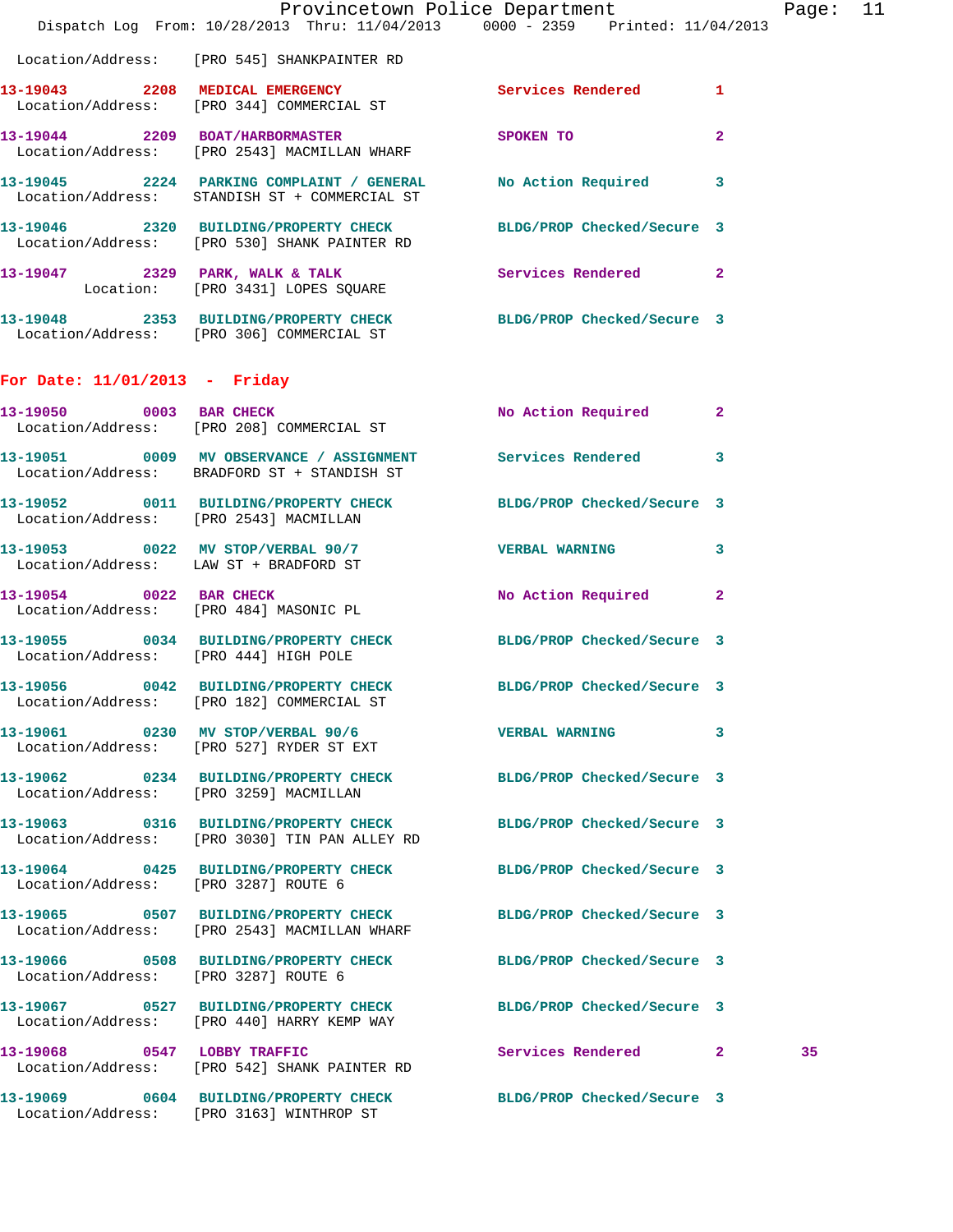|                                                                  |                                                                               | Provincetown Police Department<br>Dispatch Log From: 10/28/2013 Thru: 11/04/2013 0000 - 2359 Printed: 11/04/2013 |              | Page: 12 |  |
|------------------------------------------------------------------|-------------------------------------------------------------------------------|------------------------------------------------------------------------------------------------------------------|--------------|----------|--|
|                                                                  |                                                                               | 13-19070 0609 BUILDING/PROPERTY CHECK BLDG/PROP Checked/Secure 3<br>Location/Address: [PRO 564] BAYBERRY         |              |          |  |
|                                                                  | Location/Address: CONANT ST + COMMERCIAL ST                                   | 13-19071 0804 MV TOWS/CONSTRUCTION Vehicle Towed 2                                                               |              | 3        |  |
| 13-19073 0838 STOLEN ITEMS<br>Location/Address: [PRO 2] ALDEN ST |                                                                               | SPOKEN TO                                                                                                        | $\mathbf{2}$ |          |  |
|                                                                  |                                                                               | 13-19074 0841 BUILDING/PROPERTY CHECK BLDG/PROP Checked/Secure 3<br>Location/Address: [PRO 2206] COMMERCIAL ST   |              |          |  |
| Location/Address: [PRO 3287] ROUTE 6                             |                                                                               | 13-19075 0932 BUILDING/PROPERTY CHECK BLDG/PROP Checked/Secure 3                                                 |              |          |  |
|                                                                  | Location/Address: [PRO 542] SHANK PAINTER RD                                  | 13-19076 0943 911 EQUIPMENT REMOVED Services Rendered 3                                                          |              |          |  |
| Refer To Arrest: 13-262-AR                                       | 13-19077 1034 WARRANT ARREST<br>Location/Address: [PRO 3670] SHANK PAINTER RD | Arrest(s) Made 3                                                                                                 |              |          |  |
| Location/Address: [PRO 3287] ROUTE 6                             |                                                                               | 13-19078 1101 BUILDING/PROPERTY CHECK BLDG/PROP Checked/Secure 3                                                 |              |          |  |
|                                                                  | 13-19079 1128 ETOH/TRANSPORT<br>Location/Address: [PRO 3670] SHANK PAINTER RD | Transported to Hospital 1                                                                                        |              |          |  |
| Refer To Arrest: 13-264-AR                                       |                                                                               | Arrest(s) Made                                                                                                   | $\mathbf{3}$ |          |  |
| Refer To Arrest: 13-263-AR                                       | 13-19081 1131 WARRANT ARREST<br>Location: [PRO 3431] LOPES SQUARE             | Arrest(s) Made                                                                                                   | 3            |          |  |
|                                                                  | 13-19083 1245 ASSIST CITIZEN<br>Location/Address: SHANK PAINTER RD + ROUTE 6  | Services Rendered 3                                                                                              |              | 1        |  |
|                                                                  | 13-19084 1418 SERVICE CALL<br>Location/Address: [PRO 245] COMMERCIAL ST       | Services Rendered                                                                                                | $\mathbf{3}$ |          |  |
|                                                                  | 13-19085 1425 LOST IPHONE 5<br>Location/Address: [PRO 542] SHANK PAINTER RD   | Services Rendered 3                                                                                              |              |          |  |
|                                                                  | Location/Address: [PRO 396] COMMERCIAL ST                                     | 13-19088 1445 LOOSE DUMMY AND LIFE RING Services Rendered 2                                                      |              |          |  |
|                                                                  |                                                                               | 13-19086 1453 BUILDING/PROPERTY CHECK BLDG/PROP Checked/Secure 3<br>Location/Address: [PRO 2512] JEROME SMITH RD |              |          |  |
| 13-19087 1456 911 GENERAL                                        | Location/Address: [PRO 2977] COMMERCIAL ST                                    | Services Rendered 1                                                                                              |              |          |  |
|                                                                  | 13-19089 1500 LOOSE BOAT<br>Location: [PRO 3672] TOWN LINE                    | Services Rendered                                                                                                | $\mathbf{2}$ |          |  |
|                                                                  | 13-19090 1503 FOUND CAT<br>Location/Address: [PRO 1387] JEROME SMITH RD       | Services Rendered                                                                                                | $\mathbf{2}$ |          |  |
|                                                                  | 13-19091 1509 PARK, WALK & TALK<br>Location/Address: [PRO 525] COMMERCIAL ST  | <b>Services Rendered</b> 2                                                                                       |              |          |  |
| 13-19092 1532 LOST I PHONE<br>Location/Address: FRANKLIN ST      |                                                                               | Services Rendered                                                                                                | 3            |          |  |
| Location/Address: [PRO 3573] PEARL ST                            |                                                                               | 13-19093 1547 B & E BURGLARY/ATTEMPTED Services Rendered 2                                                       |              |          |  |
|                                                                  | 13-19094 1554 ROAD CLOSURES<br>Location/Address: WINTHROP ST + COMMERCIAL ST  | Services Rendered 3                                                                                              |              |          |  |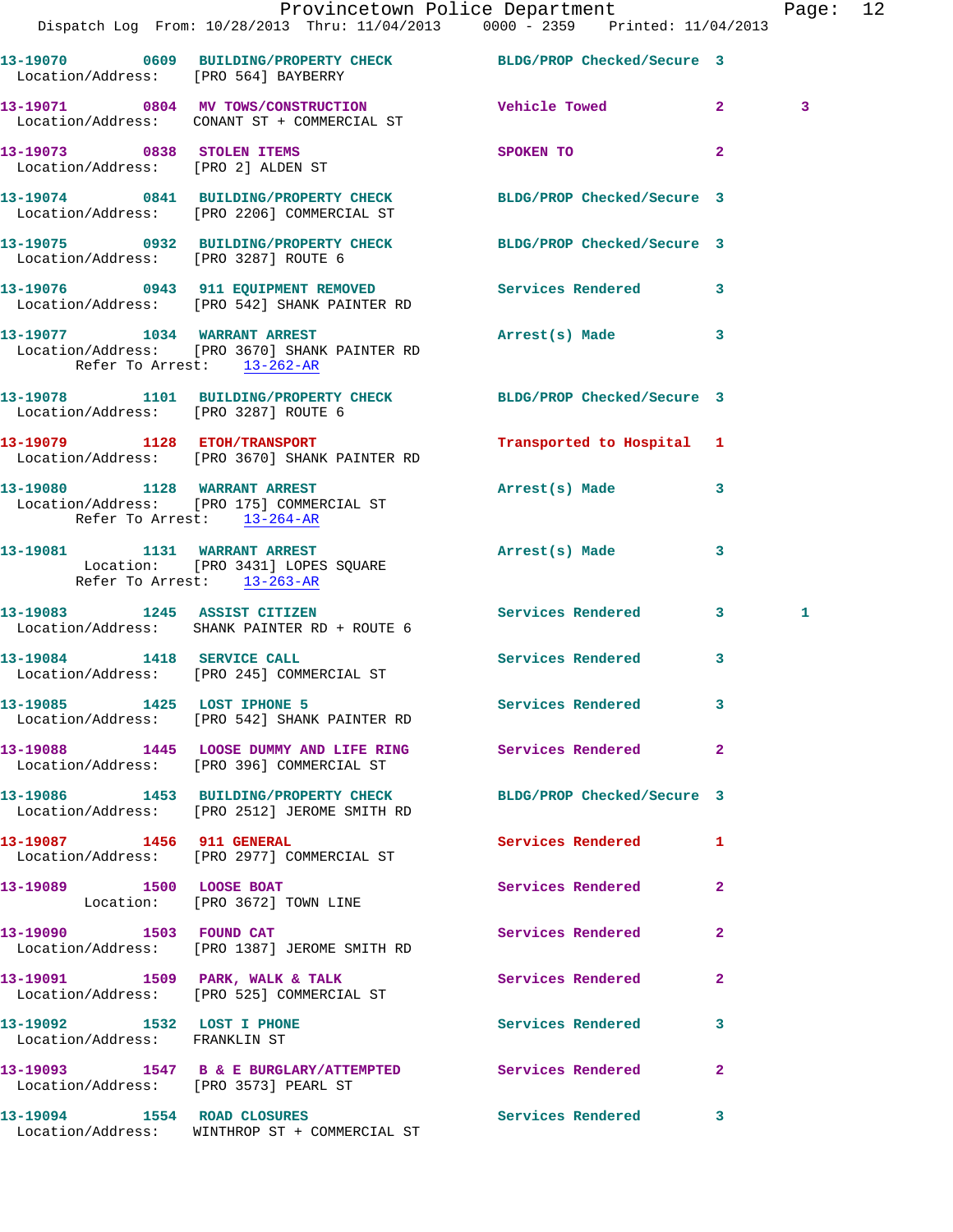Dispatch Log From: 10/28/2013 Thru: 11/04/2013 0000 - 2359 Printed: 11/04/2013

13-19095 1604 PARK, WALK & TALK **Services Rendered** 2 Location/Address: [PRO 142] COMMERCIAL ST **13-19096 1633 TRESPASS Services Rendered 2 1**  Location/Address: [PRO 447] JEROME SMITH RD **13-19097 1633 PARK, WALK & TALK Services Rendered 2**  Location/Address: [PRO 2543] MACMILLAN **13-19098 1645 FOLLOW UP Services Rendered 2**  Location/Address: [PRO 3670] SHANK PAINTER RD **13-19099 1651 DOT/OUCH Transported to Hospital 1**  Location/Address: [PRO 440] HARRY KEMP WAY **13-19101 1709 LOST DL AND DEBIT CARD Services Rendered 3**  Location/Address: [PRO 105] COMMERCIAL ST **13-19102 1724 BUILDING/PROPERTY CHECK BLDG/PROP Checked/Secure 3**  Location/Address: [PRO 433] RYDER ST **13-19103 1748 MEDICAL EMERGENCY Transported to Hospital 1**  Location/Address: [PRO 1583] MONTELLO ST **13-19104 1756 MV STOP VERBAL WARNING 3**  Location/Address: [PRO 3317] CEMETERY RD **13-19106 1804 MEDICAL EMERGENCY Transported to Hospital 1**  Location/Address: [PRO 2605] COMMERCIAL ST **13-19108 1831 WIRES ARCING Could Not Locate 2**  Location/Address: BRADFORD ST + WINTHROP ST **13-19109 1852 PARK, WALK & TALK Services Rendered 2**  Location/Address: [PRO 165] COMMERCIAL ST 13-19110 1935 COMPLAINT **13-19110** No Action Required 3 Location/Address: [PRO 3430] COMMERCIAL ST **13-19111 2039 MV STOP/VERBAL 90/17 VERBAL WARNING 3**  Location/Address: MASONIC PL + COMMERCIAL ST **13-19112 2041 BUILDING/PROPERTY CHECK BLDG/PROP Checked/Secure 3**  Location/Address: [PRO 2] ALDEN ST **13-19113 2049 MEDICAL EMERGENCY PATIENT REFUSAL 1**  Location/Address: [PRO 3342] GEORGES PATH **13-19114 2112 COMPLAINT SPOKEN TO 3**  Location/Address: [PRO 3670] SHANK PAINTER RD **13-19115 2144 BUILDING/PROPERTY CHECK BLDG/PROP Checked/Secure 3**  Location/Address: [PRO 512] PRINCE ST **13-19117 2221 BUILDING/PROPERTY CHECK BLDG/PROP Checked/Secure 3**  Location/Address: [PRO 3259] MACMILLAN **13-19118 2356 MV STOP VERBAL WARNING 3**  Location/Address: [PRO 3670] SHANK PAINTER RD **For Date: 11/02/2013 - Saturday 13-19120 0029 BUILDING/PROPERTY CHECK BLDG/PROP Checked/Secure 3**  Location/Address: [PRO 440] HARRY KEMP WAY **13-19121 0033 LOBBY TRAFFIC Services Rendered 2 14**  Location/Address: [PRO 542] SHANK PAINTER RD

**13-19122 0058 MEDICAL EMERGENCY Transported to Hospital 1**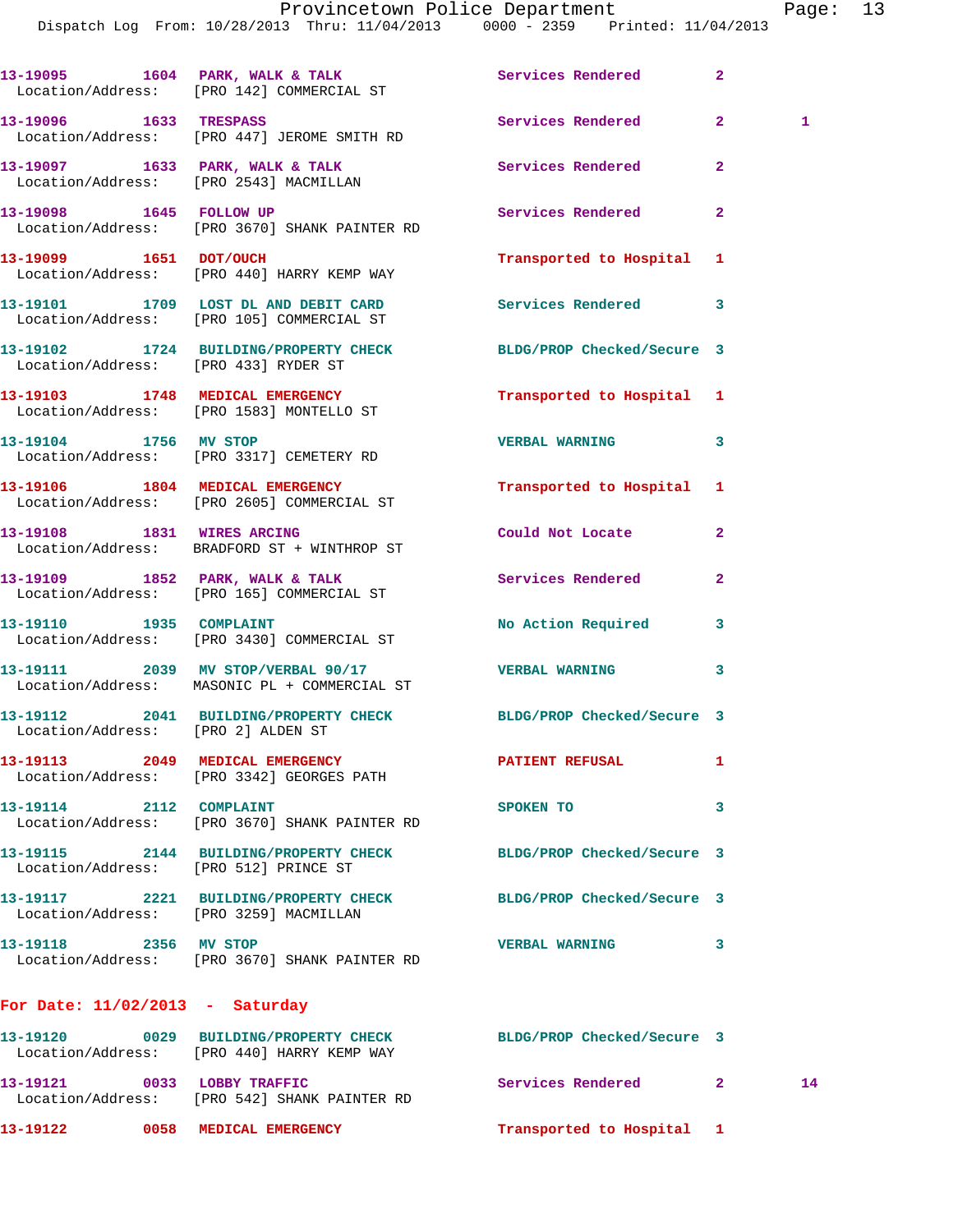|                                                                 | Dispatch Log From: 10/28/2013 Thru: 11/04/2013 0000 - 2359 Printed: 11/04/2013                                   | Provincetown Police Department |              | Page: 14 |  |
|-----------------------------------------------------------------|------------------------------------------------------------------------------------------------------------------|--------------------------------|--------------|----------|--|
| Location/Address: [PRO 970] KINGS WAY                           |                                                                                                                  |                                |              |          |  |
| 13-19124 0131 MV STOP<br>Location/Address: [PRO 83] BRADFORD ST |                                                                                                                  | <b>VERBAL WARNING</b>          | 3            |          |  |
|                                                                 | 13-19125 0141 BUILDING/PROPERTY CHECK Services Rendered<br>Location/Address: [PRO 2490] PROVINCELANDS RD         |                                | 3            |          |  |
|                                                                 | 13-19126 0215 BUILDING/PROPERTY CHECK<br>Location/Address: [PRO 2483] COMMERCIAL ST                              | Services Rendered              | 3            |          |  |
|                                                                 | 13-19127 0233 BUILDING/PROPERTY CHECK BLDG/PROP Checked/Secure 3<br>Location/Address: [PRO 545] SHANKPAINTER RD  |                                |              |          |  |
|                                                                 | 13-19128 0351 ASSIST CITIZEN<br>Location/Address: [PRO 542] SHANK PAINTER RD                                     | Services Rendered 3            |              |          |  |
|                                                                 | 13-19129 0559 BUILDING/PROPERTY CHECK Services Rendered<br>Location/Address: [PRO 2898] JEROME SMITH RD          |                                | 3            |          |  |
|                                                                 | 13-19130 0616 BUILDING/PROPERTY CHECK BLDG/PROP Checked/Secure 3<br>Location/Address: [PRO 175] COMMERCIAL ST    |                                |              |          |  |
|                                                                 | 13-19131 0713 BUILDING/PROPERTY CHECK BLDG/PROP Checked/Secure 3<br>Location/Address: [PRO 2898] JEROME SMITH RD |                                |              |          |  |
| Location/Address: [PRO 2521] ROUTE 6                            | 13-19132 0713 MV OBSERVANCE / ASSIGNMENT Services Rendered 3                                                     |                                |              |          |  |
|                                                                 |                                                                                                                  |                                | 3            |          |  |
|                                                                 | 13-19134 0734 FOUND CREDIT CARD<br>Location/Address: [PRO 542] SHANK PAINTER RD                                  | No Action Required             | 3            |          |  |
|                                                                 | 13-19135 0754 BUILDING/PROPERTY CHECK<br>Location/Address: [PRO 2494] BRADFORD ST                                | BLDG/PROP Checked/Secure 3     |              |          |  |
|                                                                 | 13-19136 0815 PAIN EVALUATION<br>Location/Address: [PRO 2904] WEST VINE ST                                       | Transported to Hospital 1      |              |          |  |
| 13-19137 0819 MV COMPLAINT                                      | Location/Address: PEARL ST + COMMERCIAL ST                                                                       | Services Rendered              | $\mathbf{2}$ |          |  |
| 13-19139 0858 SERVICE CALL<br>Location/Address: BREWSTER ST     |                                                                                                                  | Services Rendered 3            |              |          |  |
|                                                                 | 13-19140 0908 SECURITY CAMERA<br>Location/Address: [PRO 542] SHANK PAINTER RD                                    | Services Rendered              | 3            |          |  |
|                                                                 | 13-19141 0922 BUILDING/PROPERTY CHECK BLDG/PROP Checked/Secure 3<br>Location/Address: [PRO 2206] COMMERCIAL ST   |                                |              |          |  |
|                                                                 | 13-19142 0933 BUILDING/PROPERTY CHECK BLDG/PROP Checked/Secure 3<br>Location/Address: [PRO 516] RACE POINT RD    |                                |              |          |  |
|                                                                 | 13-19143 1009 WELL-BEING CHECK<br>Location/Address: [PRO 1237] MILLER HILL RD                                    | <b>Services Rendered</b>       | 3            |          |  |
|                                                                 | 13-19144 1024 MV COMPLAINT<br>Location/Address: SOPER ST + COMMERCIAL ST                                         | Services Rendered              | $\mathbf{2}$ |          |  |
| 13-19145   1046   SERVICE CALL                                  | Location/Address: [PRO 488] MAYFLOWER AVE                                                                        | Services Rendered              | 3            |          |  |
|                                                                 | 13-19146 1106 STOLEN ITEM/FOLLOW-UP<br>Location/Address: [PRO 526] RYDER ST EXT                                  | SPOKEN TO                      | $\mathbf{2}$ |          |  |
| 13-19147 1131 LOST WALLET                                       | Location/Address: [PRO 542] SHANK PAINTER RD                                                                     | Services Rendered              | 3            |          |  |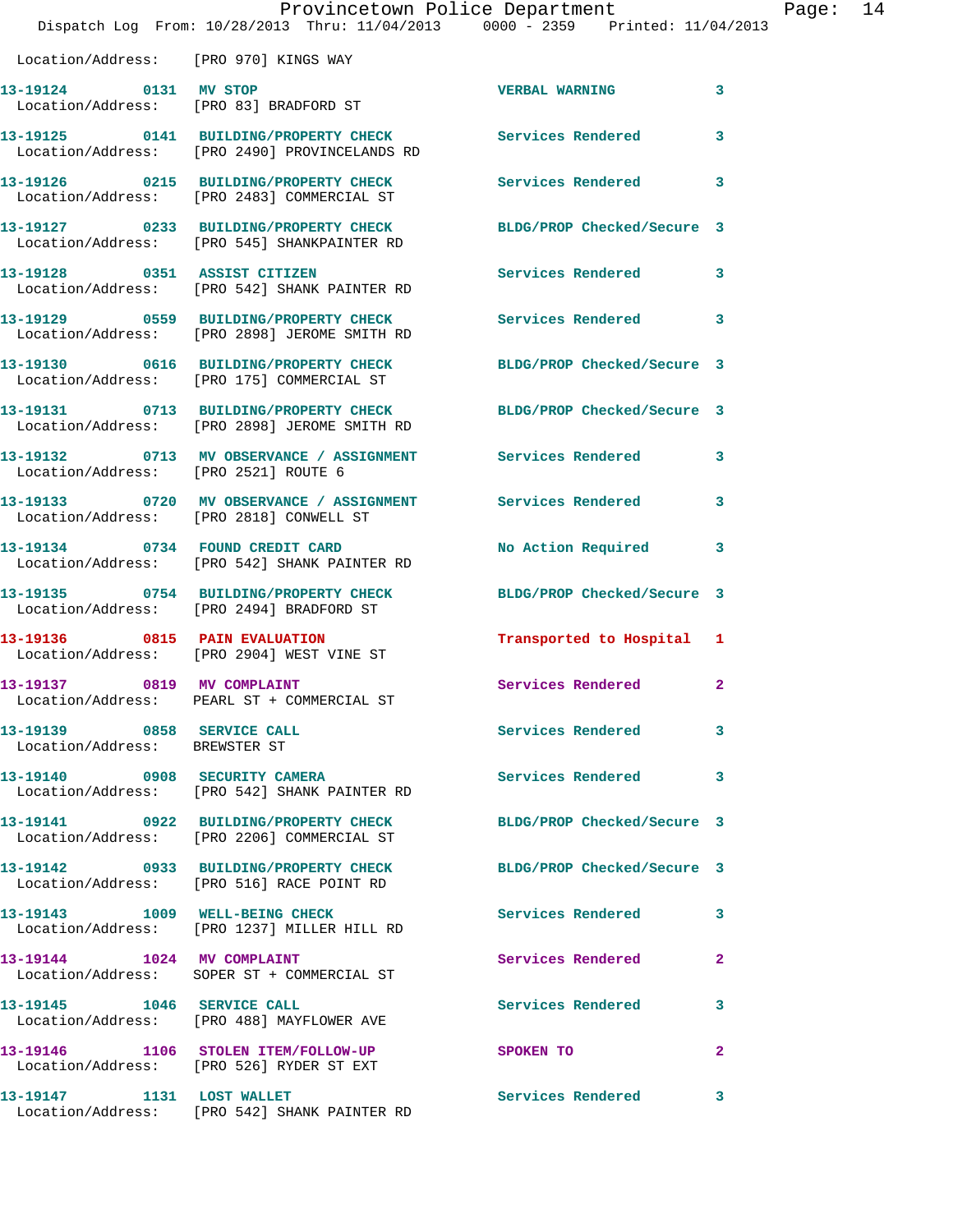|                                        | Dispatch Log From: 10/28/2013 Thru: 11/04/2013 0000 - 2359 Printed: 11/04/2013                                 | Provincetown Police Department The Rage: 15 |  |
|----------------------------------------|----------------------------------------------------------------------------------------------------------------|---------------------------------------------|--|
|                                        | 13-19148 1155 PARK, WALK & TALK 1991 Services Rendered 2<br>Location: [PRO 3431] LOPES SQUARE                  |                                             |  |
|                                        | 13-19149 1156 BUILDING/PROPERTY CHECK BLDG/PROP Checked/Secure 3<br>Location/Address: [PRO 444] HIGH POLE HILL |                                             |  |
|                                        | 13-19150 1158 FOUND DOG<br>Location/Address: [PRO 1466] COMMERCIAL ST                                          | Services Rendered 2                         |  |
|                                        | 13-19151 1233 BUILDING/PROPERTY CHECK BLDG/PROP Checked/Secure 3<br>Location/Address: [PRO 3287] ROUTE 6       |                                             |  |
|                                        | 13-19152 1321 BUILDING/PROPERTY CHECK BLDG/PROP Checked/Secure 3<br>Location/Address: [PRO 564] BAYBERRY       |                                             |  |
|                                        | 13-19153 1325 BUILDING/PROPERTY CHECK BLDG/PROP Checked/Secure 3<br>Location/Address: [PRO 3317] CEMETERY RD   |                                             |  |
|                                        | 13-19154 1325 MV PARKING<br>Location/Address: [PRO 1538] COMMERCIAL ST                                         | SPOKEN TO<br>$\mathbf{2}$                   |  |
|                                        | 13-19155 1333 MV OBSERVANCE / ASSIGNMENT Services Rendered 3<br>Location/Address: [PRO 2952] SHANKPAINTER RD   |                                             |  |
|                                        |                                                                                                                | BLDG/PROP Checked/Secure 1                  |  |
|                                        | 13-19157 1421 BUILDING/PROPERTY CHECK BLDG/PROP Checked/Secure 3<br>Location/Address: [PRO 2206] COMMERCIAL ST |                                             |  |
| 13-19158 1516 TEST CALL                | Location/Address: [PRO 542] SHANK PAINTER RD                                                                   | Services Rendered 1                         |  |
|                                        | 13-19159 1554 BUILDING/PROPERTY CHECK Services Rendered<br>Location/Address: [PRO 2206] COMMERCIAL ST          | 3                                           |  |
|                                        | 13-19160 1608 MV OBSERVANCE / ASSIGNMENT Services Rendered 3<br>Location/Address: [PRO 58] BRADFORD ST         |                                             |  |
|                                        | 13-19161 1620 MV STOP<br>Location/Address: BRADFORD ST + KENDALL LN                                            | VERBAL WARNING 3                            |  |
|                                        | 13-19162 1642 BUILDING/PROPERTY CHECK<br>Location/Address: [PRO 2898] JEROME SMITH RD                          | BLDG/PROP Checked/Secure 3                  |  |
| Location/Address: [PRO 16] BRADFORD ST | 13-19163 1700 BUILDING/PROPERTY CHECK BLDG/PROP Checked/Secure 3                                               |                                             |  |
| 13-19164 1700 FOLLOW UP                | Location/Address: [PRO 3296] SHANK PAINTER RD                                                                  | Services Rendered 2                         |  |
|                                        | 13-19165 1824 BUILDING/PROPERTY CHECK BLDG/PROP Checked/Secure 3<br>Location/Address: [PRO 2543] MACMILLAN     |                                             |  |
|                                        | 13-19166 1830 BUILDING/PROPERTY CHECK Services Rendered 3<br>Location/Address: [PRO 3318] CEMETERY RD          |                                             |  |
| Location/Address: [PRO 2521] ROUTE 6   | 13-19167 1835 MV OBSERVANCE / ASSIGNMENT Services Rendered                                                     | 3                                           |  |
|                                        | 13-19169 1907 PARK, WALK & TALK 1998 Services Rendered<br>Location/Address: [PRO 105] COMMERCIAL ST            | $\mathbf{2}$                                |  |
|                                        | 13-19170 1924 BAR CHECK<br>Location/Address: [PRO 208] COMMERCIAL ST                                           | LICENSING/NO ACTION<br>2                    |  |
| Location/Address: [PRO 2513] ROUTE 6   | 13-19171 1934 MV OBSERVANCE / ASSIGNMENT Services Rendered                                                     | 3                                           |  |
|                                        | 13-19173 2014 FOUND PURSE/RETURNED<br>Location/Address: [PRO 2702] COMMERCIAL ST                               | Services Rendered<br>3                      |  |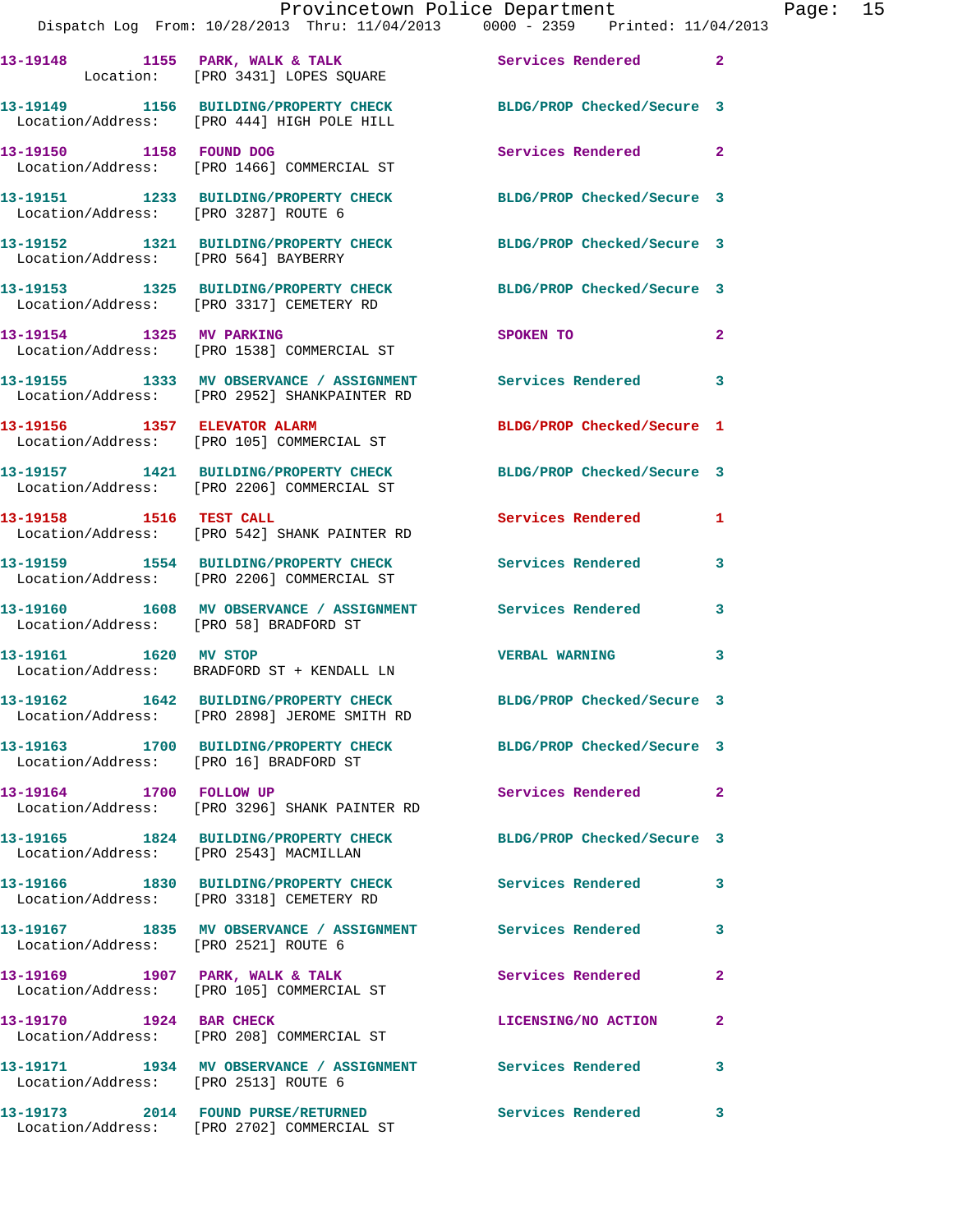|                                     | 13-19174 2018 BUILDING/PROPERTY CHECK BLDG/PROP Checked/Secure 3<br>Location/Address: [PRO 488] MAYFLOWER ST      |                           |                |    |
|-------------------------------------|-------------------------------------------------------------------------------------------------------------------|---------------------------|----------------|----|
|                                     | 13-19176 2128 MV OBSERVANCE / ASSIGNMENT Services Rendered<br>Location/Address: [PRO 536] SHANKPAINTER RD         |                           | 3              |    |
|                                     | 13-19177 2130 MV OBSERVANCE / ASSIGNMENT Services Rendered<br>Location/Address: [PRO 2494] BRADFORD ST            |                           | 3              |    |
| Location/Address: CENTRAL ST        | 13-19178 2130 LOST GLASSES                                                                                        | Services Rendered         | 3              |    |
|                                     | 13-19179 2134 MV STOP/VERBAL 89/9 VERBAL WARNING<br>Location/Address: HOWLAND ST + HARRY KEMP WAY                 |                           | 3              |    |
|                                     | 13-19180 2142 MV STOP<br>Location/Address: [PRO 539] SHANK PAINTER RD                                             | <b>VERBAL WARNING</b>     | 3              |    |
|                                     | 13-19181 2206 MV DISABLED<br>Location/Address: [PRO 105] COMMERCIAL ST                                            | No Action Required        | $\mathbf{2}$   |    |
|                                     | 13-19182 2212 DISTURBANCE<br>Location/Address: [PRO 165] COMMERCIAL ST                                            | Investigated              | 1              |    |
|                                     | 13-19183 2236 BUILDING/PROPERTY CHECK BLDG/PROP Checked/Secure 3<br>Location/Address: [PRO 530] SHANKPAINTER RD   |                           |                |    |
|                                     | 13-19184 2245 BAR CHECK<br>Location/Address: [PRO 2702] COMMERCIAL ST                                             | <b>Services Rendered</b>  | $\overline{a}$ |    |
|                                     | 13-19185 2247 MEDICAL EMERGENCY<br>Location/Address: [PRO 105] COMMERCIAL ST                                      | Transported to Hospital 1 |                |    |
|                                     | 13-19186 2326 BUILDING/PROPERTY CHECK Services Rendered<br>Location/Address: [PRO 2483] COMMERCIAL ST             |                           | 3              |    |
|                                     | 13-19188 2355 PARK, WALK & TALK NO Action Required<br>Location: [PRO 3431] LOPES SQUARE                           |                           | 2              |    |
| For Date: $11/03/2013$ - Sunday     |                                                                                                                   |                           |                |    |
|                                     | 13-19189 0007 FOUND LIC<br>Location/Address: [PRO 105] COMMERCIAL ST                                              | Services Rendered 3       |                |    |
|                                     | 13-19191 0043 LOBBY TRAFFIC<br>Location/Address: [PRO 542] SHANK PAINTER RD                                       | Services Rendered 2       |                | 16 |
|                                     | 13-19193 0107 BUILDING/PROPERTY CHECK BLDG/PROP Checked/Secure 3<br>Location/Address: [PRO 2490] PROVINCELANDS RD |                           |                |    |
|                                     | 13-19192 0134 DOMESTIC DISTURBANCE/ASSAULT Investigated<br>Location/Address: [PRO 3335] COMMERCIAL ST             |                           | 1              |    |
|                                     | 13-19194 0135 SUSPICIOUS ACTIVITY<br>Location/Address: [PRO 57] BRADFORD ST                                       | <b>GONE ON ARRIVAL</b>    | $\mathbf{2}$   |    |
|                                     | 13-19195 0400 BUILDING/PROPERTY CHECK BLDG/PROP Checked/Secure 3<br>Location/Address: [PRO 2543] MACMILLAN WHARF  |                           |                |    |
|                                     | 13-19196 0437 BUILDING/PROPERTY CHECK BLDG/PROP Checked/Secure 3<br>Location/Address: [PRO 3030] TIN PAN ALLEY RD |                           |                |    |
| Location/Address: [PRO 521] ROUTE 6 | 13-19197 0455 BUILDING/PROPERTY CHECK BLDG/PROP Checked/Secure 3                                                  |                           |                |    |
| 13-19198 0512 MV STOP               | Location/Address: [PRO 539] SHANK PAINTER RD                                                                      | <b>VERBAL WARNING</b>     | 3              |    |

**13-19199 0532 ANIMAL CALL Services Rendered 2**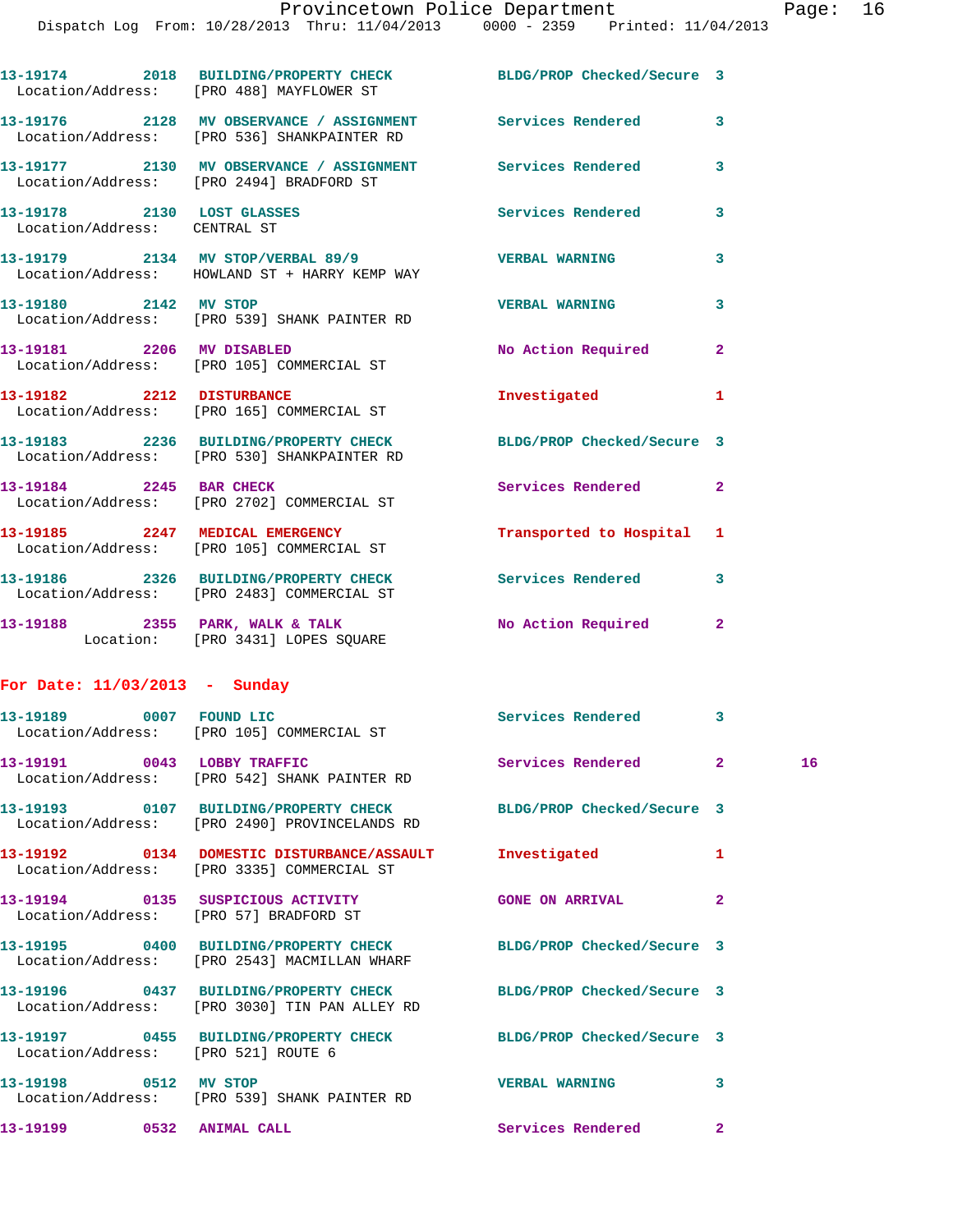|                                                             | Provincetown Police Department<br>Dispatch Log From: 10/28/2013 Thru: 11/04/2013 0000 - 2359 Printed: 11/04/2013 |                          |                |
|-------------------------------------------------------------|------------------------------------------------------------------------------------------------------------------|--------------------------|----------------|
|                                                             | Location/Address: [PRO 1275] ANTHONY ST                                                                          |                          |                |
| Location/Address: [PRO 3287] ROUTE 6                        | 13-19200 0751 BUILDING/PROPERTY CHECK BLDG/PROP Checked/Secure 3                                                 |                          |                |
| Location/Address: [PRO 571] ALDEN ST                        | 13-19201 0752 BUILDING/PROPERTY CHECK BLDG/PROP Checked/Secure 3                                                 |                          |                |
|                                                             | 13-19202 0758 FOUND PASSPORT<br>Location/Address: [PRO 269] COMMERCIAL ST                                        | <b>Services Rendered</b> | 3              |
| Location/Address: [TRU] ROUTE 6                             | 13-19203 0906 MEDICAL EMERGENCY                                                                                  | Services Rendered        | 1              |
|                                                             | 13-19204 0930 ALARM - GENERAL<br>Location/Address: [PRO 105] COMMERCIAL ST                                       | <b>Services Rendered</b> | 1              |
|                                                             | 13-19205 1120 MED EMERG/NO RESPONSE 5ervices Rendered<br>Location/Address: [PRO 3099] SHANK PAINTER RD           |                          | 1              |
| 13-19206 1158 FOLLOW UP<br>Location/Address: HARBOR HILL RD |                                                                                                                  | Services Rendered        | $\overline{2}$ |
| 13-19207 1213 UNWELL                                        | Location/Address: [PRO 2915] WEST VINE ST                                                                        | <b>PATIENT REFUSAL</b>   | 1              |
|                                                             | 13-19208 1345 LOST PHONE, CAMERA<br>Location/Address: [PRO 1892] SHANK PAINTER RD                                | Services Rendered        | 3              |
|                                                             | 13-19209 1531 HARASSING CALLS<br>Location/Address: [PRO 63] BRADFORD ST EXT                                      | Services Rendered        | $\mathbf{2}$   |
| Location/Address: BAYBERRY AVE                              | 13-19210 1540 ASSIST AGENCY / MUTUAL AID Services Rendered                                                       |                          | 3              |
| Location/Address: [PRO 564] BAYBERRY                        | 13-19211 1604 BUILDING/PROPERTY CHECK Services Rendered                                                          |                          | 3              |
|                                                             | 13-19212 1625 GIMPY CORMERANT<br>Location/Address: [PRO 124] COMMERCIAL ST                                       | Services Rendered        | $\overline{a}$ |
| 13-19213<br>Location/Address: [PRO 2513] ROUTE 6            | 1655 MV OBSERVANCE / ASSIGNMENT                                                                                  | Services Rendered        | 3              |
|                                                             | 13-19214 1718 BUILDING/PROPERTY CHECK Services Rendered<br>Location/Address: [PRO 2898] JEROME SMITH RD          |                          | 3              |
|                                                             | 13-19215 1719 MV OBSERVANCE / ASSIGNMENT Services Rendered<br>Location/Address: [PRO 447] JEROME SMITH RD        |                          | 3              |
| Location/Address: ROUTE 6 + SNAIL RD                        | 13-19216 1724 MV STOP/VERBAL 90/17                                                                               | <b>VERBAL WARNING</b>    | 3              |
|                                                             | 13-19217 1755 ALARM - GENERAL<br>Location/Address: [PRO 276] COMMERCIAL ST                                       | <b>False Alarm</b>       | 1              |
|                                                             | 13-19218 1756 MV STOP/VERBAL 89/9<br>Location/Address: BRADFORD ST + PLEASANT ST                                 | <b>VERBAL WARNING</b>    | 3              |
| Location/Address: COMMERCIAL ST                             | 13-19219 1800 PARK, WALK & TALK                                                                                  | <b>Services Rendered</b> | $\mathbf{2}$   |
|                                                             | 13-19220 1804 BUILDING/PROPERTY CHECK Services Rendered<br>Location/Address: [PRO 3318] CEMETERY RD              |                          | 3              |
|                                                             | 13-19221 1821 MV STOP/VERBAL 89/9, 90/7 VERBAL WARNING<br>Location/Address: [PRO 3004] BRADFORD ST               |                          | 3              |
|                                                             | 13-19222 1911 MV STOP/VERBAL 89/9<br>Location/Address: SNAIL RD + COMMERCIAL ST                                  | <b>VERBAL WARNING</b>    | 3              |

Page: 17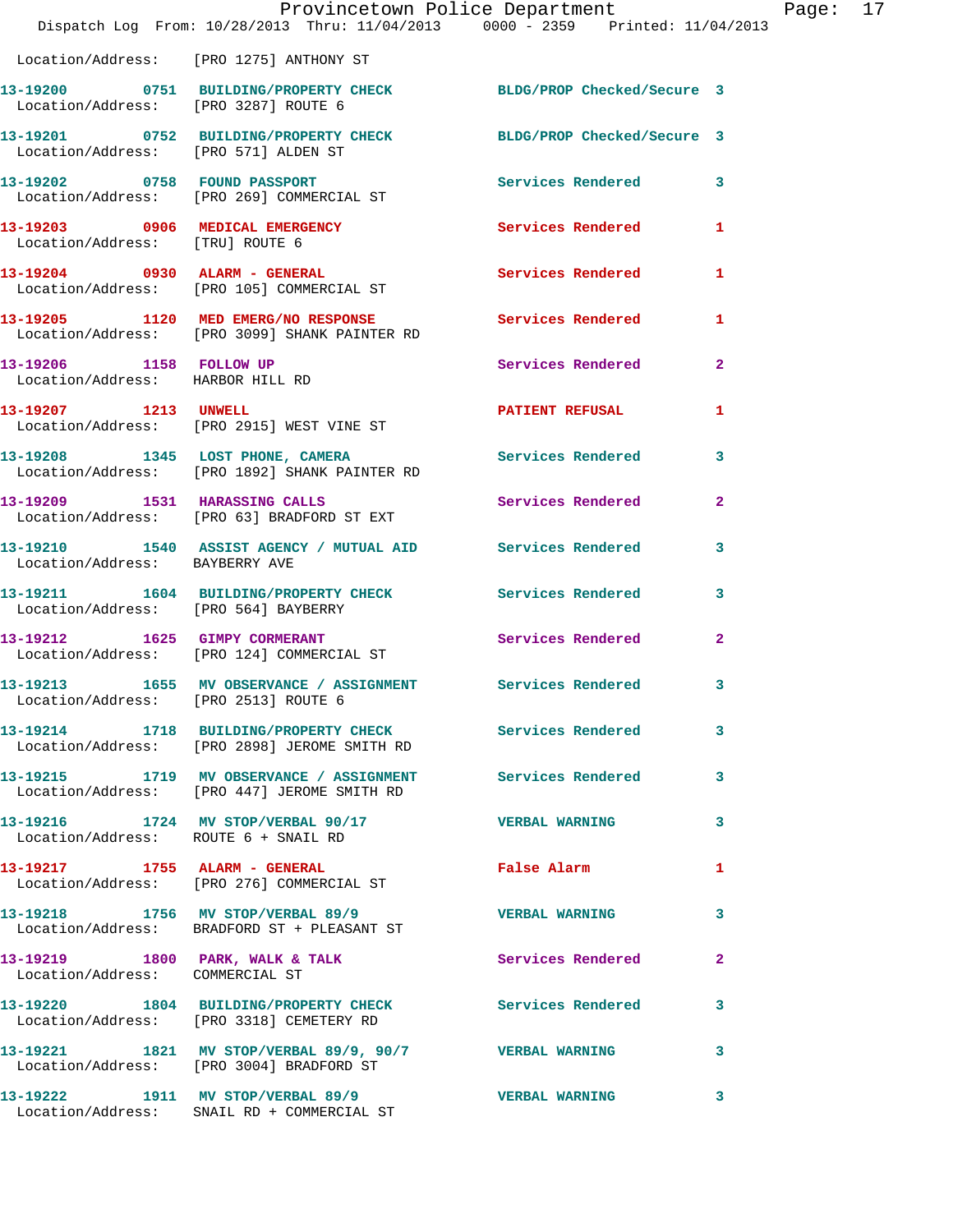|                                        | Location/Address: [PRO 175] COMMERCIAL ST                                                                |                            |                         |
|----------------------------------------|----------------------------------------------------------------------------------------------------------|----------------------------|-------------------------|
|                                        | 13-19225 1934 M/V CHECK REQUEST<br>Location/Address: [PRO 2499] RACE POINT RD                            | Services Rendered 3        |                         |
| Location/Address: [PRO 3287] ROUTE 6   | 13-19224 1942 BUILDING/PROPERTY CHECK                                                                    | BLDG/PROP Checked/Secure 3 |                         |
|                                        | 13-19226 1952 BUILDING/PROPERTY CHECK<br>Location/Address: [PRO 2499] RACE POINT RD                      | BLDG/PROP Checked/Secure 3 |                         |
|                                        | 13-19227 1954 BUILDING/PROPERTY CHECK<br>Location/Address: [PRO 516] RACE POINT RD                       | BLDG/PROP Checked/Secure 3 |                         |
|                                        | 13-19228 2047 LOST IPHONE<br>Location/Address: [PRO 182] COMMERCIAL ST                                   | Services Rendered          | $\mathbf{3}$            |
| Location/Address: [PRO 32] BRADFORD ST | 13-19229 2057 MV STOP/VERBAL 89/9                                                                        | <b>Vehicle Towed</b>       | 3                       |
|                                        | 13-19230 2102 MV OBSERVANCE / ASSIGNMENT Services Rendered<br>Location/Address: BRADFORD ST + HOWLAND ST |                            | 3                       |
| Location/Address: [PRO 2513] ROUTE 6   | 13-19231 2110 MV OBSERVANCE / ASSIGNMENT Services Rendered                                               |                            | 3                       |
| Location/Address: ROUTE 6 + SNAIL RD   | 13-19232 2124 MV STOP/VERBAL 90/6                                                                        | <b>VERBAL WARNING</b>      | 3                       |
|                                        | 13-19234 2210 MV STOP/VERBAL 89/9<br>Location/Address: OLD ANN PAGE WAY + CONWELL ST                     | <b>VERBAL WARNING</b>      | 3                       |
|                                        | 13-19235 2222 BUILDING/PROPERTY CHECK<br>Location/Address: [PRO 2499] RACE POINT RD                      | BLDG/PROP Checked/Secure 3 |                         |
|                                        | 13-19236 2327 BUILDING/PROPERTY CHECK<br>Location/Address: [PRO 1778] SHANKPAINTER RD                    | <b>Services Rendered</b>   | 3                       |
|                                        | 13-19237 2328 BUILDING/PROPERTY CHECK<br>Location/Address: [PRO 306] COMMERCIAL ST                       | BLDG/PROP Checked/Secure 3 |                         |
|                                        | 13-19238 2355 PARK, WALK & TALK<br>Location/Address: [PRO 165] COMMERCIAL ST                             | Services Rendered          | $\mathbf{2}$            |
|                                        | 13-19239 2359 BUILDING/PROPERTY CHECK<br>Location/Address: [PRO 530] SHANKPAINTER RD                     | BLDG/PROP Checked/Secure 3 |                         |
| For Date: $11/04/2013$ - Monday        |                                                                                                          |                            |                         |
|                                        | 13-19241 0023 BUILDING/PROPERTY CHECK<br>Location/Address: [PRO 2483] COMMERCIAL ST                      | Services Rendered          | $\overline{\mathbf{3}}$ |
|                                        | 13-19242 0032 BUILDING/PROPERTY CHECK<br>Location/Address: [PRO 2499] RACE POINT RD                      | BLDG/PROP Checked/Secure 3 |                         |
|                                        | 13-19243 0040 MV OBSERVANCE / ASSIGNMENT Services Rendered 3<br>Location/Address: BRADFORD ST + RYDER ST |                            |                         |
|                                        |                                                                                                          |                            |                         |

| 13-19241  0023 BUILDING/PROPERTY CHECK<br>Location/Address: [PRO 2483] COMMERCIAL ST                                  | <b>Services Rendered</b>   | $\overline{3}$ |
|-----------------------------------------------------------------------------------------------------------------------|----------------------------|----------------|
| Location/Address: [PRO 2499] RACE POINT RD                                                                            | BLDG/PROP Checked/Secure 3 |                |
| 13-19243      0040   MV OBSERVANCE / ASSIGNMENT      Services Rendered<br>  Location/Address:  BRADFORD ST + RYDER ST |                            | $\mathbf{3}$   |
| Location/Address: TELEGRAPH HILL RD + BRADFORD ST                                                                     | <b>Services Rendered</b>   | $\mathbf{3}$   |
| 13-19245      0125   MV OBSERVANCE / ASSIGNMENT      Services Rendered<br>Location/Address: [PRO 2577] BRADFORD ST    |                            | $\mathbf{3}$   |
| Location/Address: [PRO 530] SHANKPAINTER RD                                                                           | BLDG/PROP Checked/Secure 3 |                |
| Location/Address: [PRO 530] SHANKPAINTER RD                                                                           | BLDG/PROP Checked/Secure 3 |                |